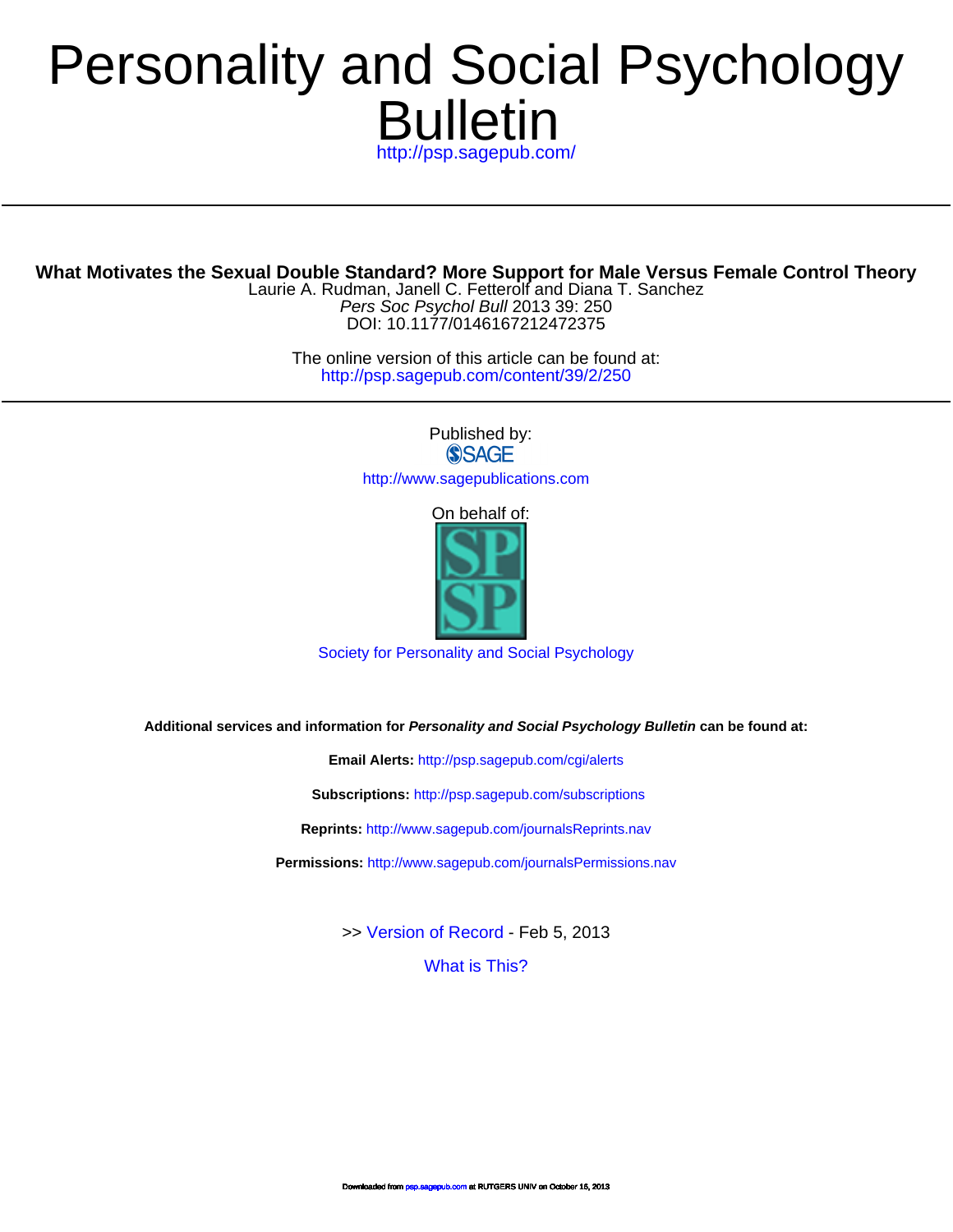# **What Motivates the Sexual Double Standard? More Support for Male Versus Female Control Theory**

Personality and Social Psychology Bulletin 39(2) 250–263 © 2012 by the Society for Personality and Social Psychology, Inc Reprints and permission: sagepub.com/journalsPermissions.nav DOI: 10.1177/0146167212472375 http://pspb.sagepub.com

**SSAGE** 

 $\mathsf{Laurie}\ \mathsf{A}.\ \mathsf{Rudman}^!$  , Janell  $\mathsf{C}.\ \mathsf{Fetterolf}^!$  , and  $\mathsf{Diana}\ \mathsf{T}.\ \mathsf{Sanchez}^!$ 

# **Abstract**

The present research uniquely compared male control theory (MCT) versus female control theory (FCT) to illuminate motives for the sexual double standard (SDS), whereby men gain status from engaging in casual sex or having many sexual partners, but women are stigmatized for it. Consistent with MCT, men were more likely than women to endorse the SDS and to give sexual advice in ways that reinforce it—gender differences that were mediated by hostile sexism (HS) and endorsing the SDS, respectively. The data did not support FCT's argument that women are motivated by sexual economics to restrict female sexuality (Baumeister & Twenge, 2002). Both genders discouraged women from having casual sex to protect women from social stigma and rape myths that justify violence against sexual women. In concert, the findings support MCT more than FCT and suggest that sexism, stigma, and rape myths are primary obstacles to sexual equality.

#### **Keywords**

sexism, gender differences, sexual double standard, human sexuality, close relationships, sexual economics theory, gender equality

Received March 3, 2012; revision accepted October 25, 2012

The sexual double standard (SDS) "implies that male and female sexual behaviors should be judged by different standards, such as the belief that casual sex is acceptable for men but not for women" (Peterson & Hyde, 2010, p. 26). As a moral code that restricts women's sexual freedom, the SDS both reflects and reinforces the subordination of women. A consequence of the SDS is that having many sexual partners raises men's status in society but stigmatizes women (Conley, Ziegler, & Moors, 2011; Jonason, 2007; Jonason & Fisher, 2009). Research investigating the SDS has generally focused on (a) evaluations of men and women described as engaging in casual sex (Crawford & Popp, 2003) or (b) gender differences in accepting offers of casual sex (Clark & Hatfield, 1989; Conley, 2011). In the present research, we provide the first systematic investigation of the motives underlying the SDS to examine who primarily enforces it and why. To do so, we expanded on Baumeister and Twenge's (2002) analysis of male control theory (MCT, which posits that men suppress female sexuality) and female control theory (FCT, which posits that women suppress female sexuality). Because the SDS persists as a form of gender inequality that impedes women's sexual expression, including accepting offers of desired sex (Muehlenhard & McCoy, 1991) and initiating sexual

communication and activity (Greene & Faulkner, 2005), it is important to illuminate the factors that preserve it.

# **Who Controls the SDS?**

Baumeister and Twenge (2002) constructed theoretical arguments based on a selective literature review to determine which gender was most responsible for suppressing female sexuality and thus for perpetuating the SDS. Relying on both evolutionary and feminist perspectives, and framing their analysis as a comparison of male versus female control theories, they concluded that women were mainly responsible for the SDS. Their support for FCT was based largely on sexual economics, an untested theory that posits that women seek to protect the market value of their sexual favors by refusing offers of casual sex and deterring other women from accepting them (Baumeister & Vohs, 2004). Because sexual economics (described later in greater detail) proposes that

<sup>1</sup>Rutgers University–New Brunswick, Piscataway, NJ, USA

#### **Corresponding Author:**

Laurie A. Rudman, Department of Psychology, Tillett Hall, Rutgers University–New Brunswick, 53 Avenue E, Piscataway, NJ 08854-8040, USA Email: rudman@rci.rutgers.edu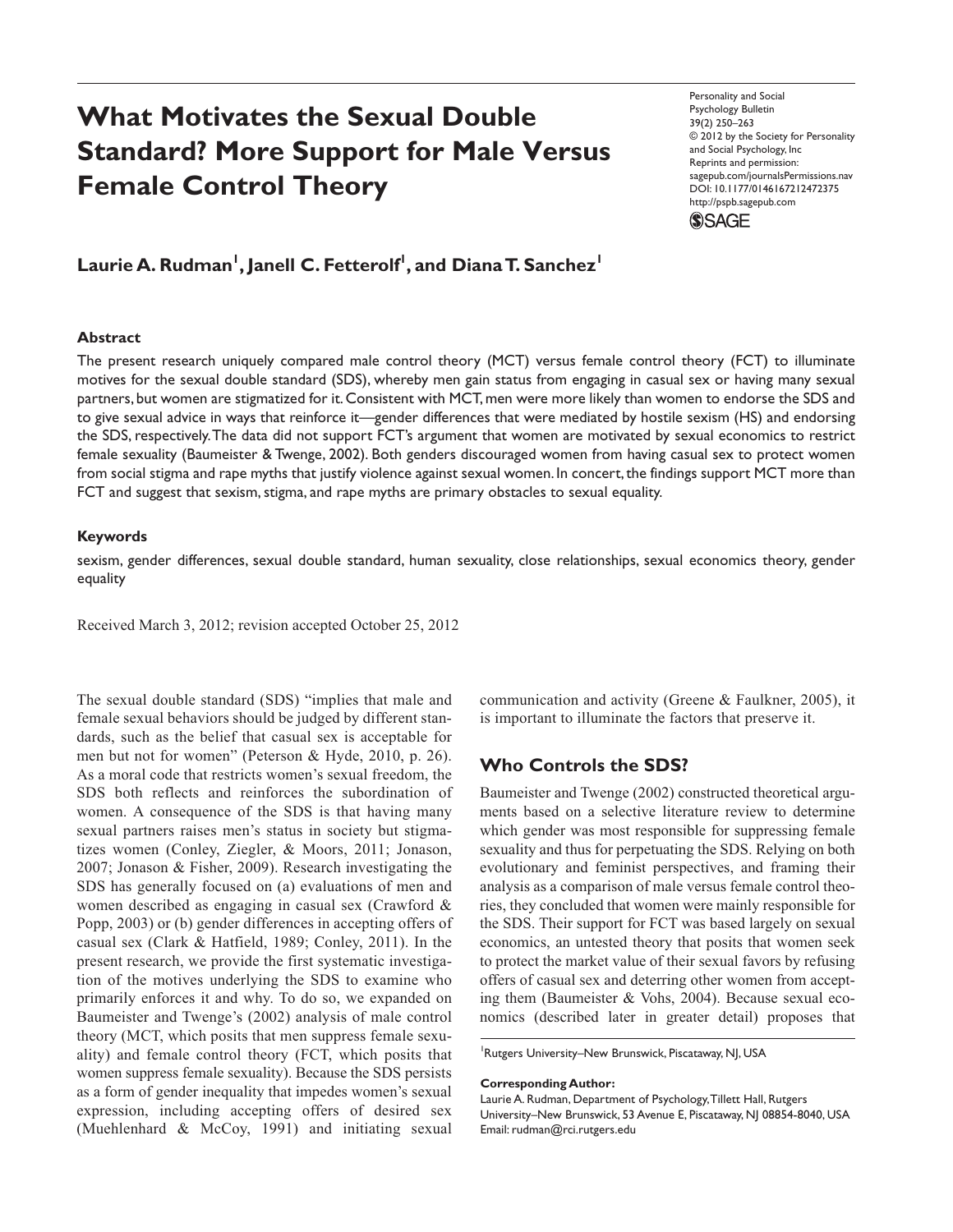women exchange sexual favors for men's commitment and financial resources, Baumeister and Twenge concluded,

Social exchange theory offers a good reason for women to suppress female sexuality, because restricting the supply of sex will raise the price (in terms of commitment, attention, and other resources) that women can get for their sexual favors. In our view, the evidence we have presented provides fairly good and consistent support for the view that women are indeed the main proximal influences that restrain female sexuality. (p. 198)

However, the evidence Baumeister and Twenge (2002) offered to support FCT was deficient for at least three reasons. First, they relied on Oliver and Hyde's (1993) metaanalytic finding that women endorsed the SDS more so than men  $(d = -0.29)$ . However, the meta-analysis included outdated research (1977 was the most recent data year) and excluded research that measured acceptance of premarital sex separately for male and female targets (which showed a reverse gender difference; Reiss, 1960, 1964). In Peterson and Hyde's (2010) meta-analysis, which included research from 1993 to 2007 and focused on double standards for casual sex, men endorsed the SDS more so than women  $(d =$ .10). Although the effect size is small, it is reversed from Oliver and Hyde's finding.

Second, Baumeister and Twenge (2002) emphasized evidence that women discourage their female friends from having casual sex, whereas men encourage their male friends to have it (Du Bois-Reymond & Ravesloot, 1996). Although the pattern suggests that women enforce the SDS, it may also reflect the sexual advice *received* by women and men. Because traditional heterosexual scripts cast men as the initiators and women as gatekeepers (Martin, 1996; Sanchez, Fetterolf, & Rudman, 2012), men receive encouraging, and women restrictive, advice with regard to casual sex (Morgan, Thorne, & Zurbriggen, 2010). In an experiment, Fisher (2009) found that men exposed to restrictive sexual messages subsequently reported first having intercourse at a later age and fewer sexual partners compared with controls who were not exposed to restrictive messages (see also Fisher, 2007). By contrast, women were not influenced by restrictive messages, plausibly because they routinely receive them (Morgan et al., 2010). Moreover, Baumeister and Twenge never considered that men might encourage men to have casual sex *more so than they encourage women*—the real test of enforcing the SDS and, thus, a better indicator of MCT. Instead, they further argued for FCT based on the fact that mothers generally counsel their daughters about sex. Mothers do tend to be discouraging about sex, but fathers are even more discouraging and controlling; as a result, daughters are much more comfortable discussing sex with their mothers (Morgan et al., 2010), which is plausibly why mothers play the dominant counseling role.

Finally, Baumeister and Twenge (2002) attributed social stigma to women, writing that "[suppressing female sexuality] appears to have been carried out with informal sanctions such as gossip, reputation, and maternal socialization" (p. 200) and,

Mothers may recall that the female peer group would ostracize or punish girls who went too far sexually, and so the mothers may seek to instill sexual restraint in the daughter so as to improve the daughter's social standing within the female peer group. (p. 180)

The gender gap in social stigma is critical to consider; it mediates gender differences in accepting offers of casual sex (Conley, Ziegler, et al., 2011). But rather than reflecting FCT, it is just as likely that women are counseled restrictively by both genders to protect their reputation among the *male* peer group. To enhance their status, men tend to exaggerate their number of sexual partners (Fisher, 2009; Jonason & Fisher, 2009), and to earn bragging rights, they may spread rumors about their female partners (Bird, 1996; Boswell & Spade, 1996). In fact, men list bragging about sexual conquests as a *reason* for having casual sex (Meston & Buss, 2007). Even men who reject such tactics are no doubt aware of other men's behavior (e.g., of "locker room" and "frat boy" boasts; Curry, 1991; Gilmore, 1996). As a result, both genders likely attempt to protect women from social stigma by counseling them against having casual sex.

In summary, Baumeister and Twenge's (2002) conclusion that women are mainly responsible for the SDS is premature because it stems from an incomplete literature review and analysis, not direct evidence. By contrast, we hypothesized that men would endorse the SDS more so than women and give advice in ways that perpetuate it more so than women, and that both genders would discourage women against having casual sex to protect their reputations. We next outline Baumeister and Twenge's conception of male and female control theories and how we expanded their analysis.

# **What Motivates the SDS?**

In their evolutionary analysis of MCT, Baumeister and Twenge (2002) reasoned that men might wish to control women's sexuality to better ensure paternity certainty and to prevent competition from other potential partners who might turn out to be better lovers than they are. If a female partner is sexually liberal, men might not propagate their own genes, but in addition, a sexually experienced woman would be able to comparatively judge her partner's performance. In the present research, we examined paternity certainty and intrasexual competition as *male mate poaching*—an evolutionary basis for MCT.

In their feminist analysis of MCT, Baumeister and Twenge (2002) wrote, "Society is called *patriarchy* because it is made by and for males, and women are its victims. One of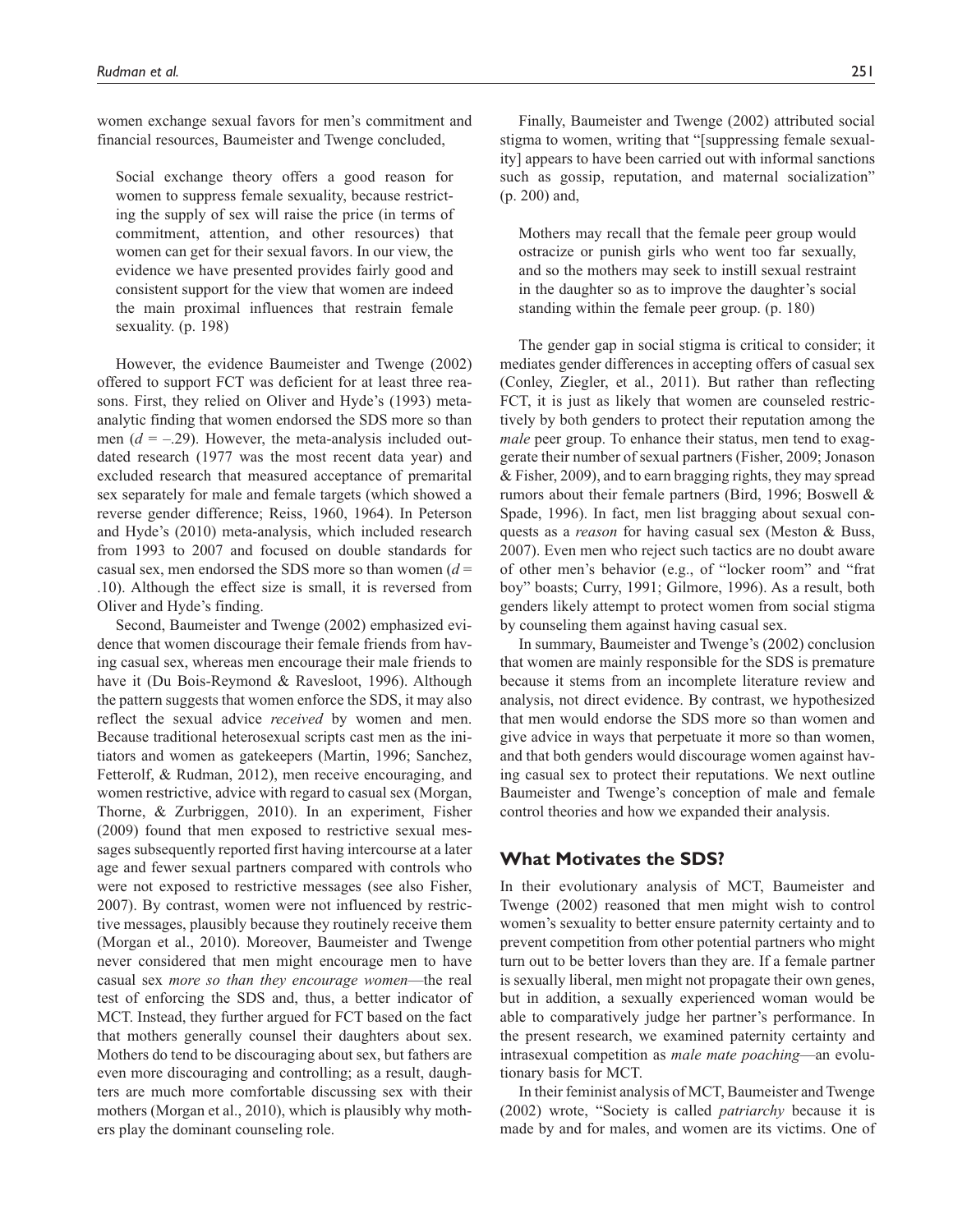men's top priorities is to keep women down and use them for the men's purposes" (p. 168). Patriarchal systems preclude women from being independent people who seek sexual fulfillment because such activities could undermine male privilege and control (Travis & White, 2000). To test whether the SDS is a form of male privilege that men desire to keep for themselves, we examined *male entitlement* as a reason why men might wish to preserve the SDS.

# *Broadening MCT*

Ultimately rejecting a feminist analysis, Baumeister and Twenge (2002) dismissed even a distal or indirect role for MCT, arguing that it would be against men's self-interest to suppress female sexuality given their apparent eagerness for sex. However, we sought to remedy their cursory analysis of the patriarchal roots of MCT in two main ways.

First, we considered the fact that, around the world, men are more sexist than women (Glick et al., 2000; Swim, Becker, Pruitt, & Lee, 2010). Because the SDS signifies gender inequality, sexism likely plays a role, but in what way? Hostile sexism (HS) is targeted at nontraditional women (e.g., career women and feminists), as well as women's sexual power over men (Glick, Diebold, Bailey-Werner, & Zhu, 1997; Glick & Fiske, 1996, 2001). Thus, it reflects a desire to maintain male dominance by resisting female power whether economic, political, or sexual. If men's HS scores correlate with SDS endorsement, it would support MCT by suggesting that men use the SDS to uphold patriarchy by suppressing women. By contrast, benevolent sexism (BS) reflects putting women on a pedestal and viewing them as wonderful but weak (i.e., as more moral and pure than men but also as in need of protection). It is reserved for traditional women (e.g., those who sacrifice their own ambitions for their families; Glick et al., 1997). If men's BS scores correlate with SDS endorsement, it would suggest that men paternalistically use the SDS to maintain feminine ideals of purity and sexual modesty (a more subtle sign of patriarchy; Jackman, 1994). Expecting men to endorse the SDS more so than women (Peterson & Hyde, 2010), we investigated whether either hostile or BS might account for this gender difference. Results would support MCT if either HS or BS acts as a mediator, but HS is a more obvious and pernicious reflection of patriarchy.

Second, Baumeister and Twenge (2002) ignored how patriarchies traditionally control women through the threat of rape, doing so by perpetuating rape myths that target women who exhibit sexual agency, including women who engage in casual sex (e.g., Burt, 1980; Lonsway & Fitzgerald, 1995; Ward, 1988). The belief that sexual women will be, and deserve to be, raped serves to both threaten women and to blame them for sexual assault. In extreme patriarchies, women who have premarital sex are subject to honor killings, often carried out by male family members (Rudman & Glick, 2008; Swim et al., 2010). But even in Western societies, rape myths reflect both a justification for rape and a patriarchal tool of control for suppressing female sexuality. Indeed, Western men endorse rape myths far more so than women, and men who do so are more likely to be hostile sexists who harm women (Suarez & Gadalla, 2010; see also Bohner, Jarvis, Eyssel, & Siebler, 2005; Chapleau, Oswald, & Russell, 2007; Muehlenhard & Linton, 1987; Rudman & Mescher, 2012). Because rape myths that target sexually liberated women are a patriarchal form of control over women, they reflect MCT. As evidence that patriarchal beliefs suppress female sexuality, we expected both genders to indicate that rape myths are a primary reason why women advise other women against having casual sex.

#### *Men's Rational Motives*

Baumeister and Twenge (2002) overlooked the benefits, for men, of having casual sex. To remedy this, we included two rational reasons why men might be encouraged to have casual sex. First, in view of Conley (2011), we included *differential pleasure theory*—the idea that men are more likely than women to reach orgasm with a casual sex partner, so men are rewarded by most sexual experiences with physical pleasure (for a review, see Conley, Moors, Ziegler, Matsick, & Valentine, 2011). Second, we included *status enhancement* because men are socialized to enhance their reputation among their peers by seducing many women (e.g., Kimmel, 1995; Pleck, Sonenstein, & Ku, 1993). Indeed, the gender gap in peer prestige fully mediates the gender gap in reported sexual partners (Jonason, 2007; Jonason & Fisher, 2009), and status enhancement motivates men to engage in casual sex (Meston & Buss, 2007) and to exaggerate their number of sexual partners (Fisher, 2009). Relatedly, men may use sexual conquests as a means of affirming their heterosexuality—a focal aspect of masculinity status (e.g., Bosson, Prewitt-Freilino, & Taylor, 2005; Bosson, Taylor, & Prewitt-Freilino, 2006; Kimmel, 1997). We predicted that at least men would report that differential pleasure and status enhancement motivate them to encourage other men to have casual sex.

# *FCT*

Why might women advise other women against having casual sex? From an evolutionary perspective, Baumeister and Twenge (2002) reasoned that, as a corollary to male mate poaching, women might wish to prevent their mates from being stolen (*female mate poaching*). That is, promiscuous women might be viewed as temptresses who, if not policed, would lure women's own sexual partners away. Therefore, we examined female mate poaching as a FCT motive.

As noted, sexual economics was the main basis for Baumeister and Twenge's (2002) argument that women are responsible for the SDS. According to this view, men's sexual favors are worthless, whereas women's sexual favors are valued to the point where they can be traded in exchange for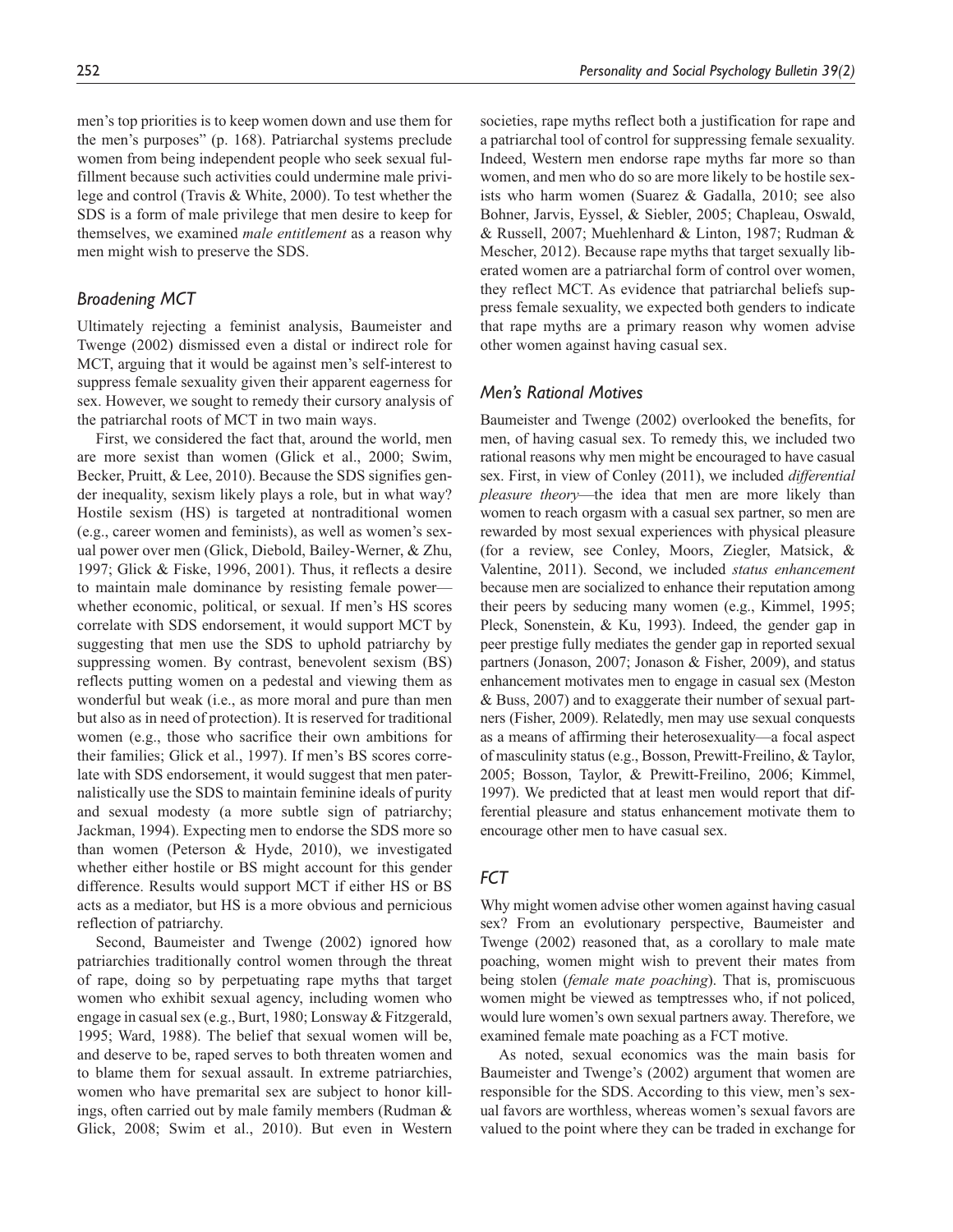male resources, including financial provision and relationship commitment (Baumeister & Vohs, 2004). Economic laws of supply and demand dictate that it behooves women to refrain from having casual sex to prevent "cheapening" the value of their sexual favors. Baumeister and Vohs (2004) argued that sexual economics is consistent with feminist theory because, historically, double standards originated from women's value to men as property. Less educated and employable than men, women provided monogamous sex in exchange for men's financial provision, per social exchange theory (Blau, 1964). Despite the fact that various women's movements have successfully altered this dynamic in Western cultures (so that women no longer need men to be the primary breadwinners in the family), cultural norms have continued to value women's sexuality more so than men's. As a result, Baumeister and Vohs proposed that women still use sex as a resource that they can exchange in the marketplace of human mating, even in modern societies. Some research has used sexual economics to explain why men express love faster than women (Ackerman & Griskevicius, 2011), and display their status via conspicuous consumption (Sundie et al., 2011), but to our knowledge, the present research is the first to test whether sexual economics motivates women to give restrictive sexual advice to other women. If women indicate that sexual economics is a reason why women counsel their female peers against having casual sex, FCT will be supported.

# *Women's Rational Motives*

Finally, we considered two costs of women having casual sex. The first is *social stigma*, whereby having multiple sex partners can spoil a woman's reputation. Baumeister and Twenge (2002) considered the risk of stigma a "rational motive" for suppressing female sexuality; however, to buttress FCT, they characterized it as a tactic women use in the service of sexual economics. In our view, men are just as responsible for social stigma because they exaggerate and brag about their female conquests (Bird, 1996; Curry, 1991; Fisher, 2009; Meston & Buss, 2007) and they endorse rape myths that "loose" women are sexual prey (Lonsway & Fitzgerald, 1995; Rudman & Mescher, 2012; Ward, 1988). The second rational motive for women is *differential pleasure theory*, which involves the perception that women are less likely than men to enjoy a casual sex encounter (Conley, 2011; Conley, Moors, et al., 2011). Together with social stigma, differential pleasure fully mediates the gender gap in acceptance of casual sex offers (Conley, Moors, et al., 2011). Therefore, both rational motives should inform people's sexual advice to women.

# **Overview of the Research**

Our overarching aim was to illuminate the motives underlying the SDS by examining why women receive advice that

restricts their sexual experiences more so than men. To do so, participants reported the advice they give to male and female friends and relatives regarding having casual sex. They also reported why men generally urge other men to have casual sex, whereas women generally counsel their peers against it. There were two reasons why we asked about perceived, rather than, personal motives. First, to directly compare male versus female control theories as underpinnings of the SDS, we framed the questions so that they would reflect the SDS (e.g., "Why do women generally discourage women against having casual sex?"). Because not everyone is motivated to perpetuate the SDS, we asked about perceived motives to be inclusive. Given that collegeaged adults receive sexual advice that reflects the SDS (Morgan et al., 2010), we reasoned they would have opinions about why that is. Second, we asked about perceived motives to reduce social desirability bias. Considerable evidence suggests that people believe that others are more prejudiced than they are, whether the bias is based on politics (Cohen, 2003), religion (Ehrlinger, Gilovich, & Ross, 2005), or generic ingroup preference (Vivian & Berkowitz, 1992; for a review, see Pronin, Gilovich, & Ross, 2004). Thus, we reasoned that participants would be more willing to report on what motivates other people to engage in the SDS, compared with the self.

Our investigation of MCT tested patriarchy by including (a) HS and BS as mediators of the gender gap in SDS endorsement, (b) rape myths as a reason why people discourage women from having casual sex, and (c) male entitlement as a motive for men to preserve the SDS. As evolutionary-based reasons why men might discourage women from having casual sex, we included paternity uncertainty and intrasexual competition (male mate poaching). Finally, we examined differential pleasure and status enhancement as rational motives for why men might encourage men to have casual sex.

Our investigation of FCT examined sexual economics and female mate poaching as reasons why women might discourage other women from having casual sex. As rational motives, we examined differential pleasure and social stigma. Nonetheless, social stigma would support FCT if only women (not men) endorse it and use it as a reason to discourage women from having casual sex (Baumeister & Twenge, 2002).

The introduction previews our predictions, which are numerous because the investigation is extensive. To enhance readability, we present the specific hypotheses before the relevant data analyses in the "Results and Discussion" section.

#### **Method**

#### *Participants*

Volunteers ( $N = 503$ , 350 women;  $M$  age = 19; range = 18-22) participated in exchange for partial fulfillment of an introductory psychology course requirement. Of these, 238 (47%) were White, 165 (33%) were Asian, 36 (7%) were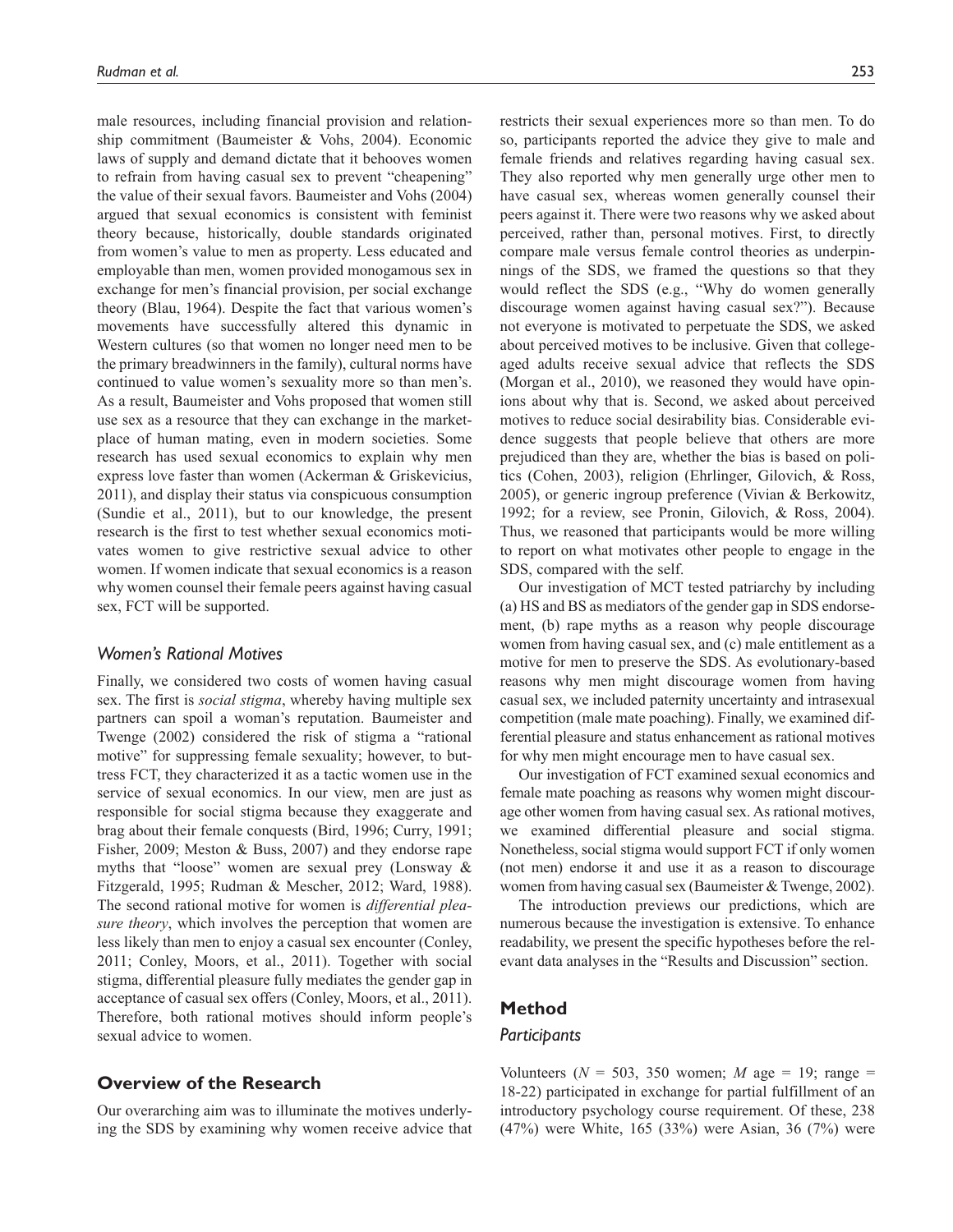Hispanic, 28 (6%) were Black, 14 (3%) were biracial, and 22 (4%) identified with another ethnicity. The majority (95%) identified as heterosexual. Analyses excluding those who identified as bisexual  $(n = 17)$  or homosexual  $(n = 11)$ resulted in identical conclusions. Therefore, we saw no reason not to be inclusive. The overrepresentation of women reflects the gender balance of the population under study.

# *Measures*

*SDS Beliefs.* Participants rated their agreement with four items using a scale from 1 (*strongly disagree*) to 10 (*strongly agree*). Sample items were, "The sexual double standard, whereby men have more freedom than women to engage in casual sex with many partners, is still true today"; "It is still the case that having a lot of sexual partners raises men's status in society, but lowers women's status"; and "Women who are sexually experienced with multiple partners are usually not respected as much as men who are sexually experienced." High scores reflect belief in the SDS ( $\alpha$  = .80).

*SDS Attitudes.* Participants responded to two items using the same scale, "In my opinion, the sexual double standard is good and should be maintained" and "In my opinion, the sexual double standard is bad and should be eliminated" (reverse scored). High scores reflect endorsing the SDS,  $r(501) = .73, p < .001.$ 

*Ambivalent Sexism Inventory (ASI).* The ASI (Glick & Fiske, 1996) consists of two 11-item subscales that assess HS and BS. Sample HS items are "Women seek to gain power by getting control over men" and "Feminists are making entirely reasonable demands of men" (reverse scored). Sample BS items are "Women, compared to men, tend to have a superior moral sensibility" and "Many women have a quality of purity that few men possess." The scale ranged from 1 (*strongly disagree*) to 7 (*strongly agree*). High scores reflect more HS ( $\alpha$  = .83) or BS ( $\alpha$  = .70).

*Sexual Advice.* We defined casual sex as,

sex for the sake of physical rather than emotional satisfaction. In other words, engaging in sexual activity with someone who is not your romantic partner (i.e., your boyfriend or girlfriend) purely out of sexual desire or attraction rather than love or commitment (i.e., "hooking up").

Participants then indicated whether they encouraged others to accept or reject offers of casual sex on four items, using a scale ranging from 1 (*strongly reject*) to 10 (*strongly accept*). A sample item was, "In general, do you tend to advise your same sex friends to accept or reject offers of casual sex?" The three other items replaced same sex friends with same sex relatives, opposite sex friends, and opposite sex relatives.

Although young adults receive sexual advice (Morgan et al., 2010), some may not give it. Therefore, each item added, "Even if you never talk about sex with your friends [relatives], what would you advise them if you did?"

*Male Control Motives.* All remaining measures used a scale from 1 (*strongly disagree*) to 10 (*strongly agree*) and were averaged to reflect the italicized construct. To assess *male mate poaching*, we used the prompt, "Men might wish to preserve the double standard" and two items: "To ensure that women are faithful to him so that he can be sure that any offspring are his" and "Because it prevents their partners from having sexual experiences with other men, some of whom might turn out to be better lovers than they are,"  $r(501) = .42$ ,  $p < .01$ .<sup>1</sup>

Using the same prompt, four items were averaged ( $\alpha$  = .72) to assess *male entitlement*. Sample items included, "Because men have higher status which entitles them to have more sexual partners than women, and men wish to keep this entitlement," and "Because men view possessing and controlling women's sexuality as an important source of male pride and status."

Using the prompt, "Women generally advise other women against having casual sex," four items were averaged to measure *rape myths*. These items were as follows: "Because it will put them at risk for sexual assault," "Because a 'loose' woman is more likely to be raped," "Because a woman with a damaged reputation is more likely to be preyed upon by men who will take advantage of them," and "Because promiscuous women make all women seem 'cheap,' and this can unleash sexual aggression in men" ( $\alpha$  = .86).

*Men's Rational Motives.* Using the prompt, "Men generally advise other men to have casual sex," two items formed men's *differential pleasure* index,  $r(501) = .64$ ,  $p < .001$ . The items were as follows: "Because men know they are likely to have a great time in bed (i.e., reach orgasm), even with a casual sex partner" and "Because women are usually good enough lovers to bring physical pleasure to men during a casual sexual encounter." Using the same prompt, four other items were averaged  $(\alpha = .80)$  to assess *status enhancement* (e.g., "Because" it will enhance their reputation among their peers," "Because men gain status by seducing many women," and "Because men who do not pursue casual sex will be suspected of being gay").

*Female Control Motives.* All remaining measures used the prompt, "Women generally advise other women against having casual sex." Four items measured support for *sexual economics* theory ( $\alpha$  = .81). These items were as follows: "Because it will cheapen sex for all women, and make it harder for women to persuade men to give them resources (e.g., financial support and commitment to the relationship) in exchange for sex"; "Because withholding sex is an important way for women to have control in their relationships with men"; "Because if men knew how much women wanted and desired sex, women would lose the control they have over men in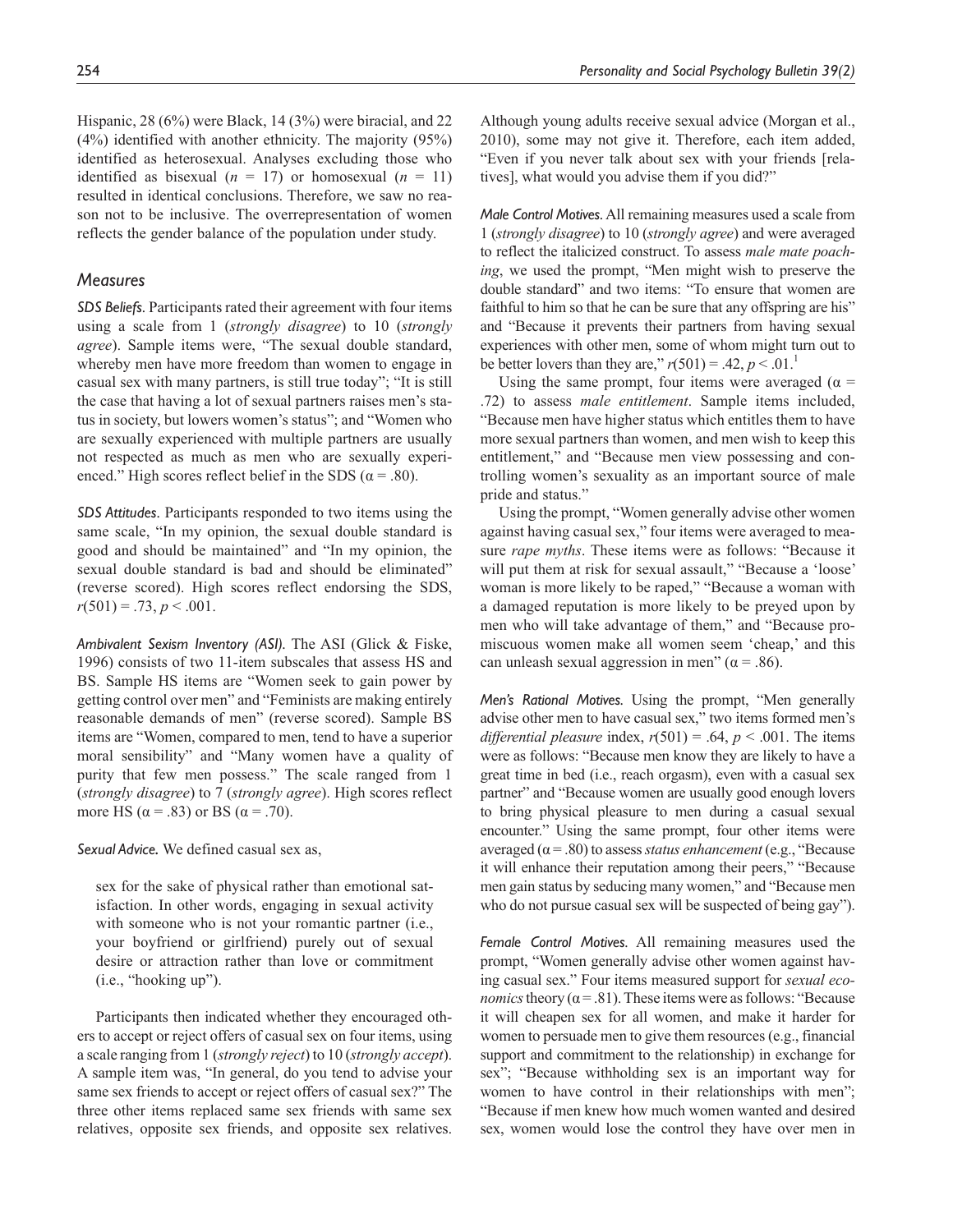relationships"; and "Because men will not want to marry women if they can get sex without marriage."

Three items assessed *female mate poaching* ( $\alpha$  = .81). The items were as follows: "Because women who have casual sex are temptresses for other women's sexual partners"; "Because if all women were promiscuous, it would be harder for women to hold on to their own mates"; and "Because women need to police each other to prevent mate poaching (i.e., losing a lover or husband to a female competitor)."

*Women's Rational Motives.* Four items were averaged  $(\alpha = .72)$ for the *social stigma* index (e.g., "Because it will stigmatize them as immoral and ruin their reputation" and "Because women cannot trust men to treat them with respect if they have sex for reasons other than deepening bonds"). Finally, two items assessed pleasure theory from the female perspective: "Because it is unlikely that women will enjoy themselves in bed with a casual sex partner" and "Because men are not usually good enough lovers to bring pleasure to a woman during a casual sexual encounter." High scores on women's *differential pleasure* index reflect a low probability of physical pleasure,  $r(501) = .58$ ,  $p < .001$ .

#### *Procedure*

The ASI was administered weeks in advance. Participants, recruited for a "Social Issues" project, were escorted to a private cubicle by an experimenter who started a computer program that administered the measures in the following order: SDS beliefs and attitudes, sexual advice to same [other] sex friends and relatives (counterbalanced), and male and female motives (counterbalanced). The program randomly presented items within each measure. Participants then indicated their age, race, gender, sexual orientation, and their number of sexual partners. Subsequently, they were debriefed and compensated. Because the number of sexual partners did not differ by gender (both  $Ms = 1.91$ ; range = 0-7 for both genders), and controlling for this variable did not alter our results, it is not further discussed.

# **Results and Discussion**

Table 1 shows the descriptive statistics for each measure, separately by gender. We analyzed SDS beliefs as a preliminary check on whether participants perceived that sexual inequality was still a force. As can be seen in Table 1, both genders scored well above the midpoint (five); however, women were more likely to believe the SDS still exists than men (*M*s = 8.41 vs. 7.85), *t*(501) = 3.86, *p* < .001, *d* = .37.2

# *SDS Endorsement Reflects Patriarchy (MCT)*

Three hypotheses concerned our first expansion of Baumeister and Twenge's (2002) analysis of patriarchy and MCT:

**Table 1.** Descriptive Statistics by Participant Gender

|                                             | Men  |      | Women |      | Ranges      |           |
|---------------------------------------------|------|------|-------|------|-------------|-----------|
|                                             | M    | SD   | M     | SD   | Men         | Women     |
| <b>SDS</b> beliefs                          | 7.85 | 1.64 | 8.41  | 1.44 | $3 - 10$    | $2 - 10$  |
| <b>SDS</b> attitudes                        | 4.00 | 2.38 | 2.93  | 2.03 | $1 - 10$    | $1 - 10$  |
| HS                                          | 4.57 | 1.01 | 4.00  | 1.00 | $1-6.9$     | $1 - 6.5$ |
| <b>BS</b>                                   | 4.67 | 1.12 | 4.67  | 1.07 | $1.5 - 6.9$ | $1-7$     |
| Advice to male friends                      | 6.33 | 2.90 | 4.06  | 2.87 | $1 - 10$    | $1 - 10$  |
| Advice to female friends                    | 4.52 | 2.72 | 3.13  | 2.33 | $1 - 10$    | $1 - 10$  |
| Advice to male relatives                    | 4.66 | 2.81 | 2.52  | 2.12 | $ $ to $ 0$ | $1 - 10$  |
| Advice to female<br>relatives               | 3.00 | 2.23 | 2.28  | 1.88 | $1 - 10$    | $1 - 10$  |
| Male mate poaching <sup>a</sup>             | 6.83 | 1.98 | 6.61  | 2.02 | $2 - 10$    | $1 - 10$  |
| Male entitlement <sup>a</sup>               | 5.18 | 1.69 | 5.20  | 1.54 | $1 - 9.5$   | $1 - 9.8$ |
| Rape myths <sup>a</sup>                     | 6.18 | 1.84 | 5.89  | 1.87 | $1 - 10$    | $1 - 10$  |
| Men's differential<br>pleasure <sup>b</sup> | 7.18 | 1.90 | 6.10  | 2.33 | $1 - 10$    | $1 - 10$  |
| Status enhancement <sup>b</sup>             | 6.63 | 6.63 | 6.93  | 6.93 | $1 - 10$    | $1 - 10$  |
| Sexual economics <sup>c</sup>               | 5.01 | 2.28 | 4.90  | 2.25 | $1 - 10$    | $1 - 10$  |
| Female mate poaching <sup>c</sup>           | 5.40 | 2.16 | 5.11  | 2.14 | $1 - 10$    | $1 - 10$  |
| Social stigma <sup>d</sup>                  | 5.79 | 2.09 | 6.46  | 1.89 | $1 - 10$    | $2 - 10$  |
| Women's differential<br>pleasured           | 3.30 | 1.95 | 3.35  | 1.12 | $1 - 9.5$   | $1 - 10$  |

Note: SDS= sexual double standard; HS = hostile sexism; BS = benevolent sexism; *N*s = 153 men and 350 women.

<sup>a</sup>Male control motives.

<sup>b</sup>Men's rational motives.

<sup>c</sup>Female control motives.

<sup>d</sup>Women's rational motives. Possible ranges are 1 to 10 except for HS and BS (1-7).

- *Hypothesis 1a*: Consistent with MCT, men will endorse the SDS more so than women (Peterson & Hyde, 2010). They will also score higher on HS than women (Glick & Fiske, 1996).
- *Hypothesis 1b*: HS should account for the gender difference in endorsing the SDS, suggesting that men endorse the SDS as a means of maintaining male dominance.
- *Hypothesis 1c*: If men's endorsement of the SDS reflects paternalism, then BS should account for the gender gap in endorsing the SDS.

Supporting Hypothesis 1a, men showed more favorable attitudes toward the SDS than women (*M*s = 4.00 vs. 2.93),  $t(501) = 5.10, p < .001, d = .48$ . As is typically the case, men outscored women on HS (*Ms* = 4.57 vs. 4.00), *t*(501) = 5.95, *p* < .001, *d* = .55, whereas no gender differences emerged for BS (both *M*s = 4.67).

Hypothesis 1b presumes a positive correlation between men's HS scores and SDS attitudes. The findings presented in Table 2 reveal this relationship for both genders, but it was stronger for men than for women, resulting in a significant gender difference,  $z = 2.56$ ,  $p = .01$ . To examine whether HS mediates the gender difference in SDS attitudes, we standardized all variables, coded men as 0 and women as 1, and used a bootstrapping procedure that does not rely on assumptions of normality (Preacher & Hayes, 2004). The results of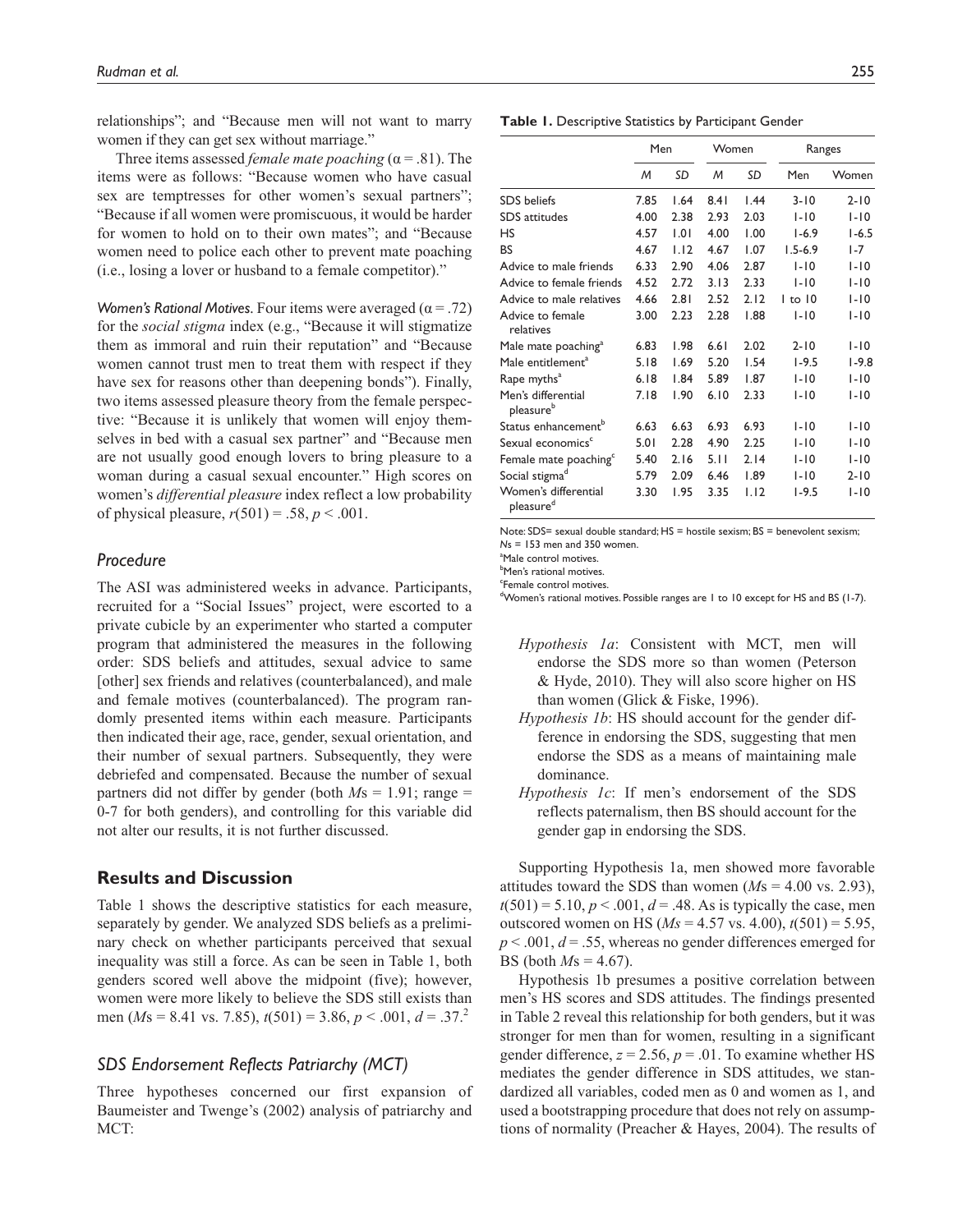| <b>SDS</b> attitudes | <b>SDS</b> beliefs | HS      | BS      |
|----------------------|--------------------|---------|---------|
| __                   | $.16*$             | .40 *** | .05     |
| $-17**$              |                    | 19*     | $.20*$  |
| $.17**$              | .04                |         | $.26**$ |
| ۱٥.                  | . I 3              | $32***$ |         |
|                      |                    |         |         |

**Table 2.** Correlates of SDS Attitudes by Gender

Note: SDS = sexual double standard; HS = hostile sexism; BS = benevolent sexism. Men's correlations appear above the diagonal (*N* = 153). Women's correlations appear below the diagonal (*N* = 350).  $*_{p}$  < .05.  $*_{p}$  < .01.  $*_{p}$  < .001.

5,000 samples showed that HS was a significant mediator of the gender gap in SDS endorsement because the 95% confidence interval (CI) for the indirect effect did not include zero  $(range = -.10-.04, b = -.06, SE = .01; Sobel's Z = 4.11, p <$ .001). The effect of gender on SDS attitudes was reduced from  $b = -.22$  to  $b = -.16$  after accounting for HS, both  $ps <$ .001. This suggests that men endorsed the SDS more so than women in part because men are more hostile toward female power, supporting Hypothesis 1b and MCT.

The results shown in Table 2 do not support Hypothesis 1c because men high on BS were not more likely to endorse the SDS. Instead, men's BS scores were significantly correlated with SDS beliefs. Thus, men who believe that women are "wonderful but weak" were likely to view the SDS as still in force, but they did not endorse it (e.g., as a means of protecting feminine ideals). Thus, there was no suggestion that men's paternalism might account for the gender gap in SDS attitudes.

Finally, men showed a positive relationship between SDS beliefs and attitudes, whereas women showed a negative relationship (see Table 2), resulting in a significant gender difference,  $z = 3.38$ ,  $p < .001$ . That is, men endorsed the SDS to the extent they believed it exists, whereas women showed the reverse. Although not predicted, this pattern undermines FCT by suggesting that women tend to resist the SDS whereas men tend to accept it.

In summary, Hypotheses 1a and 1b were supported: Men had more favorable attitudes toward the SDS than women (Peterson & Hyde, 2010) and HS mediated this gender difference. The pattern supports MCT's motive to uphold patriarchy by showing that men who respond negatively to female power also endorse the SDS. By contrast, Hypothesis 1c was not supported. This suggests that for men, the SDS functions more to preserve male dominance than to uphold feminine ideals of modesty and purity.

#### *Sexual Advice Reflects MCT*

Although men generally encourage their same sex friends to have casual sex more so than women (Du Bois-Reymond & Ravesloot, 1996), and fathers especially discourage their daughters (Morgan et al., 2010), unknown is which gender generally enforces the SDS by encouraging *men more than women*. We had two hypotheses concerning sexual advice:

- *Hypothesis 2*a: MCT will be supported if men advise their *male* friends and relatives to accept offers of casual sex more so than their *female* friends and relatives. FCT will be supported if women show the same target gender difference.
- *Hypothesis 2b*: MCT will be supported if men enforce the SDS more so than women (by encouraging men more than women to have casual sex). If this participant gender difference is reversed, FCT will be supported.

Because our hypotheses required testing an unusually large number of planned contrasts, we used Bonferroni adjusted *t* tests (Rosenthal & Rosnow, 1985). To test Hypothesis 2a, we used within-gender paired sample *t* tests. To test Hypothesis 2b, we used independent *t* tests to examine gender differences. We further used one-sample *t* tests examining differences from the neutral point (five). A similar strategy tested forthcoming Hypotheses 4 to 9, resulting in 41 analyses. Applying a Bonferroni correction, the alpha was set at .001, .0002, and .00002 for a test to be significant at the  $p < .05, .001,$  and  $.0001$  level, respectively.

*Hypothesis 2a.* As can be seen in Figure 1, men advised other men to have casual sex more so than they advised women, whether their friends or their relatives, both *t*s(152) > 8.55, *p*s < .001, both *d*s > .68. This pattern supports MCT because men's behaviors reinforce the SDS by promoting casual sex for men more so than for women.

One-sample *t* tests revealed that men *encouraged* their male friends to engage in casual sex,  $t(152) = 5.69$ ,  $p < .001$ , whereas they *discouraged* their female relatives from having casual sex,  $t(152) = -11.11$ ,  $p < 001$ . Furthermore, men advised their male friends to have casual sex more so than any other group, all  $t s(152) > 8.50$ ,  $p s < .001$ , whereas they discouraged female relatives more so than any other group, all  $t s(152) > 8.45$ ,  $p s < .001$  (just as fathers restrict their daughters; Morgan et al., 2010).

The pattern shown in Figure 1 shows weak support for FCT. On one hand, women advised their male friends to have casual sex more so than their female friends,  $t(349) = 9.03$ ,  $p \le 0.001$ ,  $d = 0.48$ . On the other hand, women encouraged their *female* friends more so than their male (and female) relatives, both *t*s(349) > 5.27, *p*s < .001, both *d*s > .28. Women also encouraged their male friends more so than their male (or female) relatives, both *t*s(349) > 11.79, *p*s < .001, both *d*s > .63. This is weak evidence for FCT because women do not contribute to the SDS to the same extent that men do (by advising their male friends and relatives to have more casual sex than their female friends and relatives). In fact, one-sample *t* tests revealed that all means were below the neutral point for women, all *t*s(349) < –6.14, *p*s < .001. Therefore, women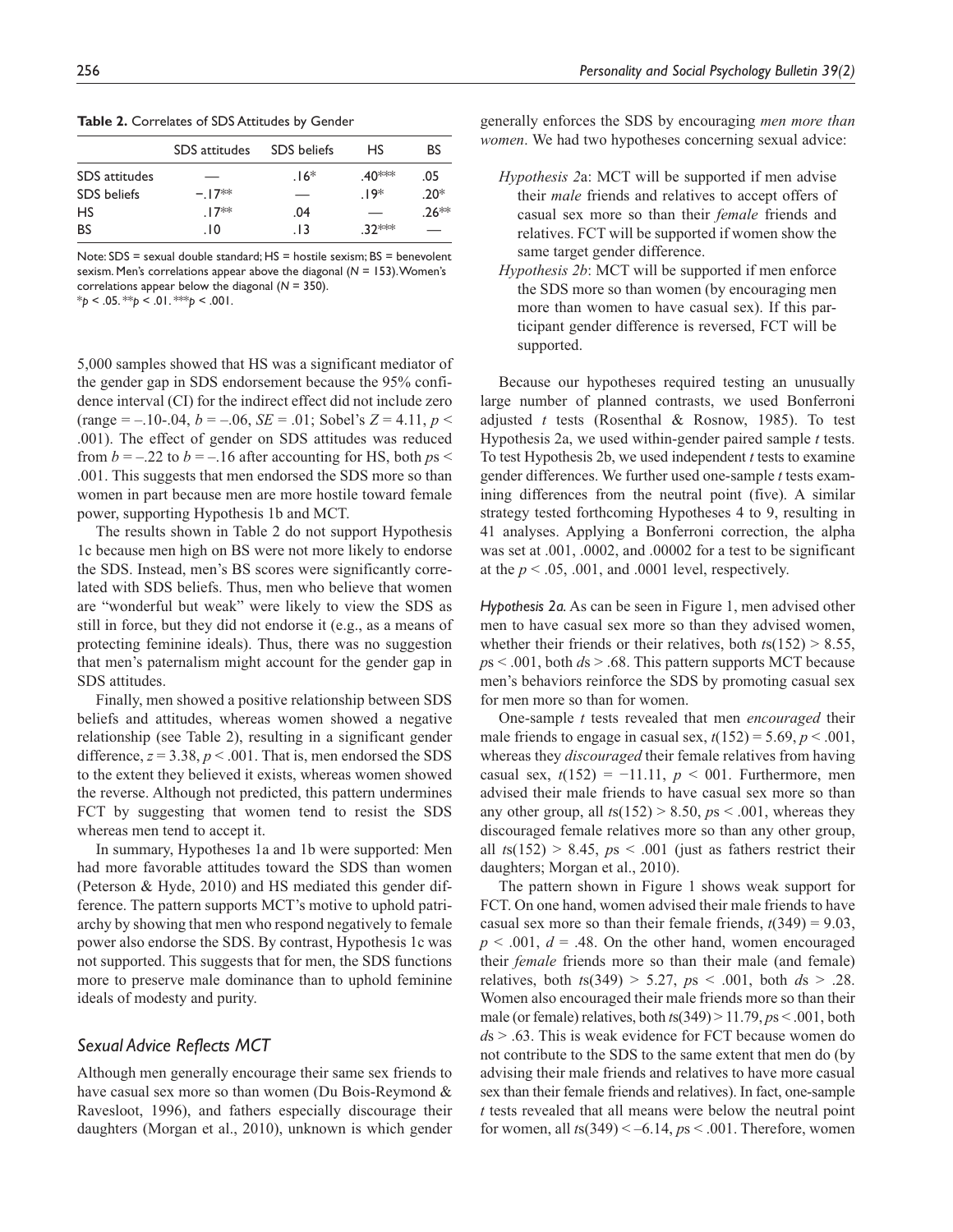

**Figure 1.** Advice to male and female friends and relatives regarding whether to accept offers of casual sex by participant gender

did not really encourage *anyone* to have casual sex, but rather, they uniformly advised others to reject offers of casual sex, regardless of their gender. As a result, men scored higher than women on every variable shown in Figure 1, all *t*s(501) > 3.71, *p*s < .001.

*Hypothesis 2b.* A critical test concerns which gender most enforces the SDS, by encouraging casual sex for men more than for women. To examine this, we combined the advice given to female friends and relatives,  $r(501) = .65$ ,  $p < .001$ , and the advice given to male friends and relatives,  $r(501) =$  $.63, p \leq .001$ . We then computed a relative advice index such that high scores reflect giving more encouraging advice to men than to women. Supporting Hypothesis 2b and MCT, men scored higher than women on this index (*M*s = 1.74 vs. 0.58),  $t(501) = 7.15$ ,  $p < .001$ ,  $d = .60$ .

Our assessment of HS afforded another test of patriarchy as an underpinning of endorsing the SDS:

*Hypothesis 3*: People who score high on HS should be especially likely to encourage male friends and relatives to have casual sex more so than their female friends and relatives.

To test this hypothesis, we submitted the male and female advice indexes to a mixed ANOVA, with target gender as a within-subjects factor, and gender and HS (as a continuous variable) as between-subjects factors. Results showed the already described effects of participant gender, target gender, and their interaction, *F*(1, 404) = 48.79, *p* < .001 (whereby men especially promote casual sex for men more so than for women). In support of Hypothesis 3, the predicted Target gender  $\times$  HS interaction was also significant,  $F(1, 404) = 1.63$ ,  $p < .01$ . Using the sexual advice difference score index and a median split on HS, we found that high HS participants gave advice that enforces the SDS more so than low HS participants (*M*s = 1.13 vs. 0.70), *t*(501) = 2.78, *p* <  $.05, d = .57.$ 

In summary, Hypotheses 2a and 2b supported MCT because men's advice showed more evidence of enforcing the SDS than women's advice did, given that men are especially likely to encourage men to have casual sex more so than women. Hypothesis 3 further supported patriarchy as an underpinning of MCT by revealing that people high on HS (and thus, resistant to female power) are especially likely to give SDS-enforcing sexual advice.

# *Exploratory Analyses*

Does endorsing the SDS encourage enforcing it? As an exploratory test, we examined whether men's stronger SDS endorsement would mediate the gender gap in the relative advice index. Results were supportive because the 95% CI for the indirect effect did not include zero (range  $=$   $-0.05$  $-0.01$ ,  $b = -.02$ , *SE* = .01, Sobel's *Z* = 2.03, *p* = .04). The participant gender effect on relative sexual advice was reduced from  $b = -0.30$  to  $b = -0.18$  after accounting for SDS attitudes, both *p*s < .001. This suggests that men's sexual advice enforced the SDS more so than women's in part because men endorsed it more. However, replacing SDS attitudes with HS as the mediator was unsuccessful: the 95% CI for the indirect effect included zero (range  $=$  -.04-.01, Sobel's  $Z = 1.69$ ,  $p = .08$ ). Thus, HS did not account for gender differences in relative advice giving (as it did for SDS attitudes). Instead, the findings suggest that HS mediates the gender gap in SDS endorsement, which in turn, accounts for the gender gap in SDS-enforcing sexual advice.

# *Why Do Men Encourage Men to Have Casual Sex?*

Because men in particular give advice that promotes the SDS, it is important to illuminate why they do so. Hypothesis 4 concerns the MCT motives derived from Baumeister and Twenge (2002). Hypothesis 5 addresses men's rational motives (Conley, 2011; Jonason & Fisher, 2009).

- *Hypothesis 4*: To support MCT, participants should endorse male mate poaching and male entitlement as major reasons why men wish to preserve the SDS. Furthermore, men's advice to women should be negatively correlated with endorsing these motives.
- *Hypothesis 5*: To support rational motives, at least men should endorse differential pleasure and status enhancement as primary reasons why they encourage other men to have casual sex, and both should be positively correlated with men's advice to male friends and relatives.

The means are shown in Figure 2, and the correlations are shown in Table 3. Support for Hypothesis 4 and MCT was mixed. On one hand, both genders endorsed male mate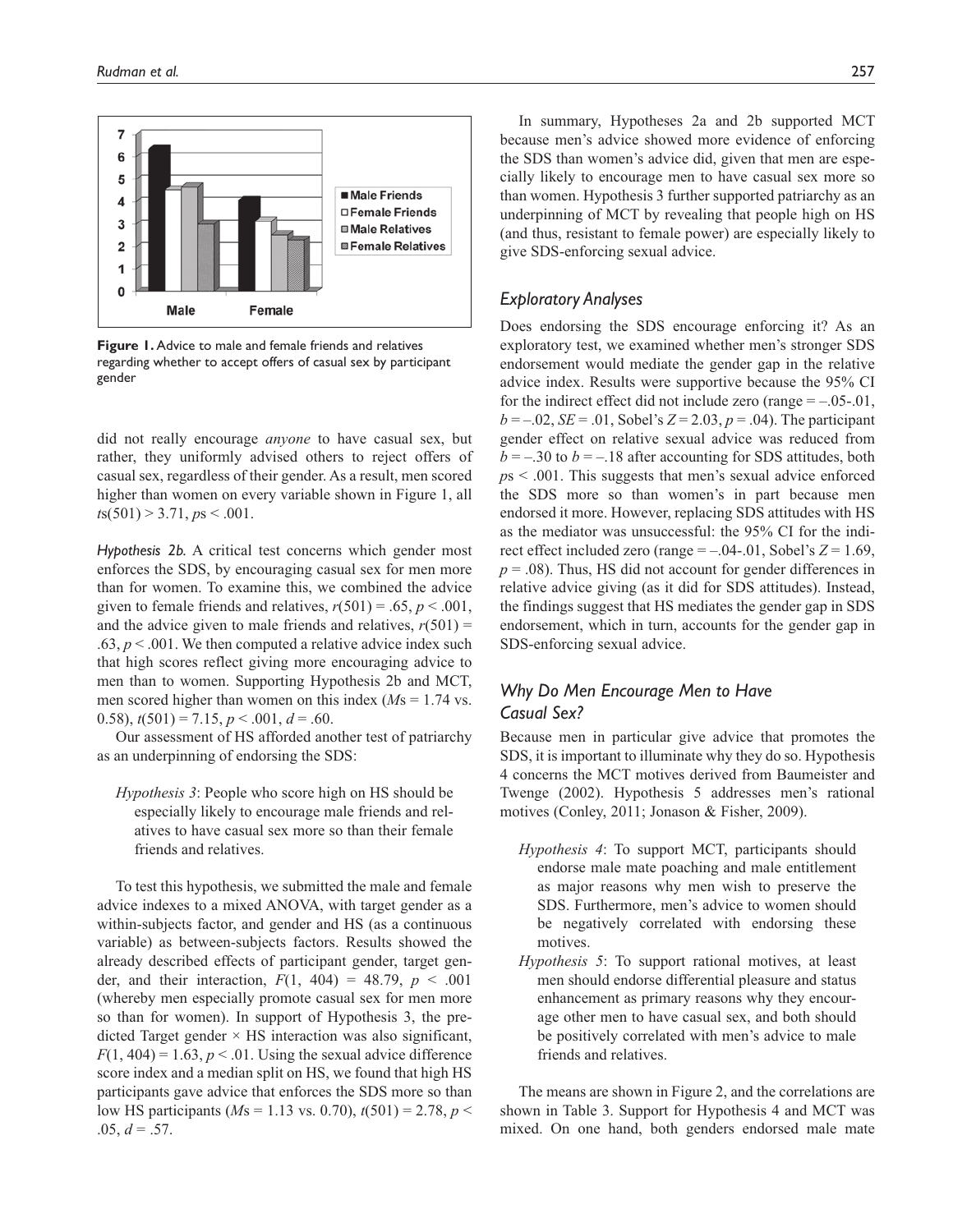

**Figure 2.** Perceived male motives for preserving the SDS (male mate poaching and male entitlement, the MCT motives) and for advising men to have casual sex (differential pleasure and status enhancement, the rational motives) by participant gender Note: SDS = sexual double standard; MCT = male control theory.

#### **Table 3.** Correlations by Gender

|                                    | Female participants |          | Male participants |          |
|------------------------------------|---------------------|----------|-------------------|----------|
|                                    | Advice to           |          | Advice to         |          |
|                                    | Women               | Men      | Women             | Men      |
| MCT                                |                     |          |                   |          |
| Male mate poaching <sup>a</sup>    | .04                 | .09      | $-.06$            | .03      |
| Male entitlement <sup>a</sup>      | .05                 | .09      | .10               | .07      |
| Rape myths <sup>b</sup>            | $-.20***$           | $-25$ ** | $-.25**$          | $-.23**$ |
| <b>FCT</b>                         |                     |          |                   |          |
| Sexual economics <sup>b</sup>      | .05                 | .06      | $-.01$            | $-.01$   |
| Female mate poaching <sup>b</sup>  | $-11*$              | $-.07$   | $-17*$            | $-.07$   |
| Women's rational motives           |                     |          |                   |          |
| Social stigma <sup>b</sup>         | $-39***$            | $-32**$  | $-42***$          | $-35***$ |
| Differential pleasure <sup>b</sup> | $-11*$              | .07      | $-.01$            | $-.08$   |
| Men's rational motives             |                     |          |                   |          |
| Differential pleasure <sup>c</sup> | .∣9∗∗∗              | .   9≭≭≭ | . I 3             | .36***   |
| Status enhancement <sup>c</sup>    | $.12*$              | .∣8**    | .08               | .20*     |

Note: MCT = male control theory; FCT = female control theory.

<sup>a</sup>Motives for men to preserve the sexual double standards.

 $^{\rm b}$ Reasons why women discourage other women from having casual sex.

Reasons why men encourage other men to have casual sex. Women's differential pleasure reflects the perception that women are less likely to enjoy a casual sexual encounter than men. Men's differential pleasure reflects the reverse.

 $*_{p}$  < .05.  $*_{p}$  < .01.  $*_{p}$  < .001.

poaching as a motive for men to preserve the SDS, behind differential pleasure (for men) and status enhancement (for women). These three motives were endorsed more so than male entitlement by both genders, all *t*s > 6.80, *p*s < .001, all *d*s > .36 (see Figure 2). On the other hand, male entitlement and mate poaching were negligibly related to men's advice to women (see Table 3). Thus, men did not restrict women from casual sex to the extent they believed that men wish to preserve the SDS due to mate poaching or entitlement motives.

In contrast, the findings fully support Hypothesis 5. First, both genders strongly agreed that men advise other men to have casual sex for differential pleasure and status enhancement reasons (see Figure 3). There was remarkable gender agreement; the only difference was that men scored higher than women on differential pleasure,  $t(501) = 5.06$ ,  $p < .001$ ,  $d = 0.48$ . Second, male pleasure and status enhancement positively covaried with men's advice to other men (see Table 3). Unexpectedly, women were also likely to encourage others (even women) to have casual sex to the extent they believed that men were likely to experience pleasure from the encounter, or that men enhanced their status by having casual sex. Although not predicted, the pattern is consistent with evidence that women often consent to having sex to satisfy men's needs (Impett & Peplau, 2003).

In summary, men's rational motives of gaining pleasure and status were supported as reasons why men encourage men to have casual sex. In contrast, male mate poaching and male entitlement, the MCT motives identified by Baumeister and Twenge (2002), were not well supported. Although mate poaching was endorsed as a reason why men wish to preserve the SDS, neither MCT motive correlated with advising women against having casual sex.

# *Why Do Women Discourage Women From Having Casual Sex?*

We had four hypotheses involving motives for advising women against having casual sex. Hypothesis 6 addresses rape myths to correct an oversight in Baumeister and Twenge's (2002) analysis of the patriarchal roots of MCT. Hypothesis 7 is derived from their analysis of FCT. Hypotheses 8 to 9 concern women's rational motives (Conley, 2011; Conley, Ziegler, et al., 2011). Results are presented in Figure 3 and Table 3.

- *Hypothesis 6*: To support MCT, participants should endorse rape myths as a major reason why women caution other women against having casual sex, and they should advise women accordingly (i.e., rape myths should negatively correlate with sexual advice to women).
- *Hypothesis 7*: To support FCT, participants should strongly endorse sexual economics and female mate poaching as reasons why women discourage other women from having casual sex. Furthermore, endorsing either of these motives should be negatively correlated with sexual advice to women.
- *Hypothesis 8*: Participants should endorse social stigma as a primary reason why they discourage women from having casual sex, and stigma should be negatively correlated with both genders' advice to women. Support for FCT will be indicated only if women endorse social stigma and use it when they advise women more so than men (Baumeister & Twenge, 2002).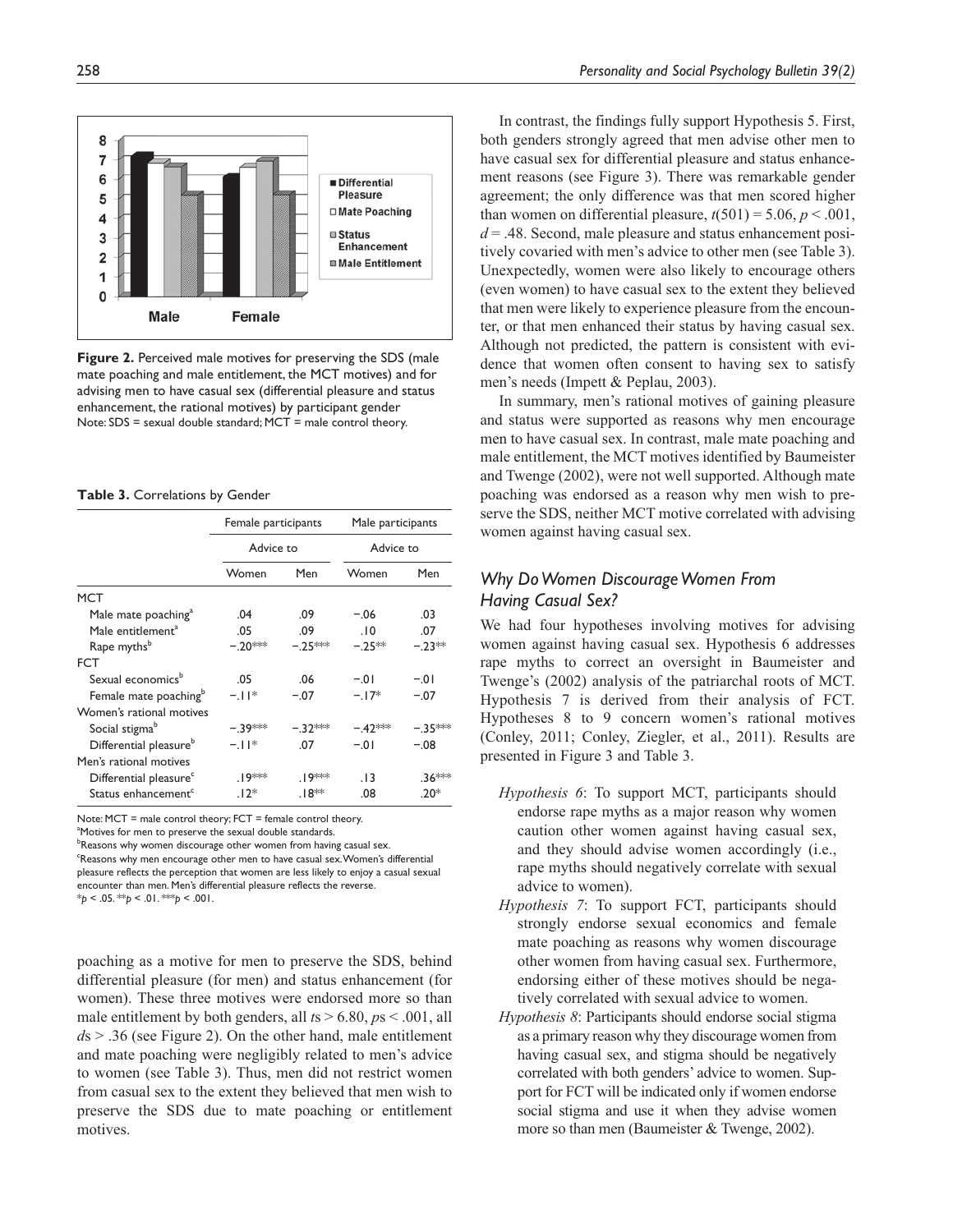



Rape myths are an MCT motive. Social stigma and differential pleasure are rational motives. Female mate poaching and sexual economics are the FCT motives.

Note: MCT = male control theory; FCT = female control theory.

*Hypothesis 9*: For differential pleasure, we tentatively made the same prediction (i.e., both genders will endorse it and use it to advise women against having casual sex). However, there may be a gender difference if women are more mindful than men of the gender gap in pleasure.

The results fully support Hypothesis 6 and MCT. First, both genders endorsed rape myths as one of the top two reasons why women advise other women against casual sex (behind social stigma, for women; see Figure 3). Men rated rape myths higher than social stigma,  $t(152) = 2.91$ ,  $p \leq 0.01$ ,  $d = 0.23$ , whereas women showed the reverse,  $t(349) = 5.79, p < .001, d = .31$ . Second, rape myths negatively covaried with participants' advice not only to women but also to *men* (see Table 3). This result suggests that participants may not trust men to refrain from sexual violence during casual sex encounters, given that, compared with women, men are more likely to endorse beliefs that "loose" women deserve to be raped (e.g., Lonsway & Fitzgerald, 1995; Rudman & Mescher, 2012; Ward, 1988). As a result, it further supports our argument that rape myths are an aspect of MCT overlooked by Baumeister and Twenge (2002).

The pattern in Figure 3 reveals scant support for Hypothesis 7 and FCT because both genders endorsed rape myths and social stigma more so than either sexual economics or female mate poaching, all *t*s(502) > 8.70, *p*s < .001, all *d*s > .38. The negligible correlations found in Table 3 further undermine sexual economics. However, both genders advised women against casual sex to the extent they endorsed female mate poaching. Thus, Hypothesis 7 was partially supported.

With respect to women's rational motives, results fully supported Hypothesis 8. Both genders strongly endorsed social stigma (see Figure 3), and those who endorsed social stigma also discouraged others (even men) from having casual sex (see Table 3). However, results for Hypothesis 9 were mixed. On one hand, both genders agreed more with all other motives compared with differential pleasure, all *t*s(502) > 14.60, *p*s < .001, all *d*s > .63 (see Figure 3). On the other hand, women who endorsed differential pleasure also discouraged women from having casual sex (Conley, 2011; see Table 3).

# *What Motivates the SDS?*

To summarize, Table 4 presents the findings for male and female motives. With respect to MCT, only women endorsed male entitlement, whereas both genders endorsed male mate poaching (as reasons why men wish to preserve the SDS). However, neither motive was associated with participants' sexual advice. By contrast, rape myths were uniformly endorsed and used as a motive for restrictive sexual advice to both genders. Therefore, Baumeister and Twenge's (2002) analysis was correct in assuming that the MCT motives they identified would be weak underpinnings of the SDS, but incorrect in its omission of rape myths as a major reason why people discourage women from having casual sex. We also found strong support for men's rational motives: Both genders endorsed differential pleasure and status enhancement as reasons why men encourage other men to have casual sex, and both were used as an underpinning of sexual advice (for men, to men only; for women, to both genders). These findings extend research on men's sexual behaviors (Conley, 2011; Jonason & Fisher, 2009) to the domain of sexual advice. It is not surprising that men cheerlead hooking up among their peers when their benefits outweigh the costs; for women, the situation is much reversed.

With respect to FCT, there was no support for sexual economics; neither gender endorsed it or used it as a motive for giving sexual advice. By contrast, there was some support for female mate poaching as a motive; only men endorsed it, but both genders counseled women against hooking up to the extent they endorsed female mate poaching. Therefore, Baumeister and Twenge (2002) were wrong to conclude that women are responsible for the SDS due to sexual economics but were right to consider female mate poaching although it was not only women who used it in their advice to women. Turning to women's rational motives, protecting women from social stigma was uniformly endorsed and used as a reason to discourage both genders from hooking up. Thus, Baumeister and Twenge were correct to consider social stigma but were wrong to imagine that only women counsel women against having casual sex to protect their reputations from female gossips. At the very least, men are aware of women's greater risk of social stigma,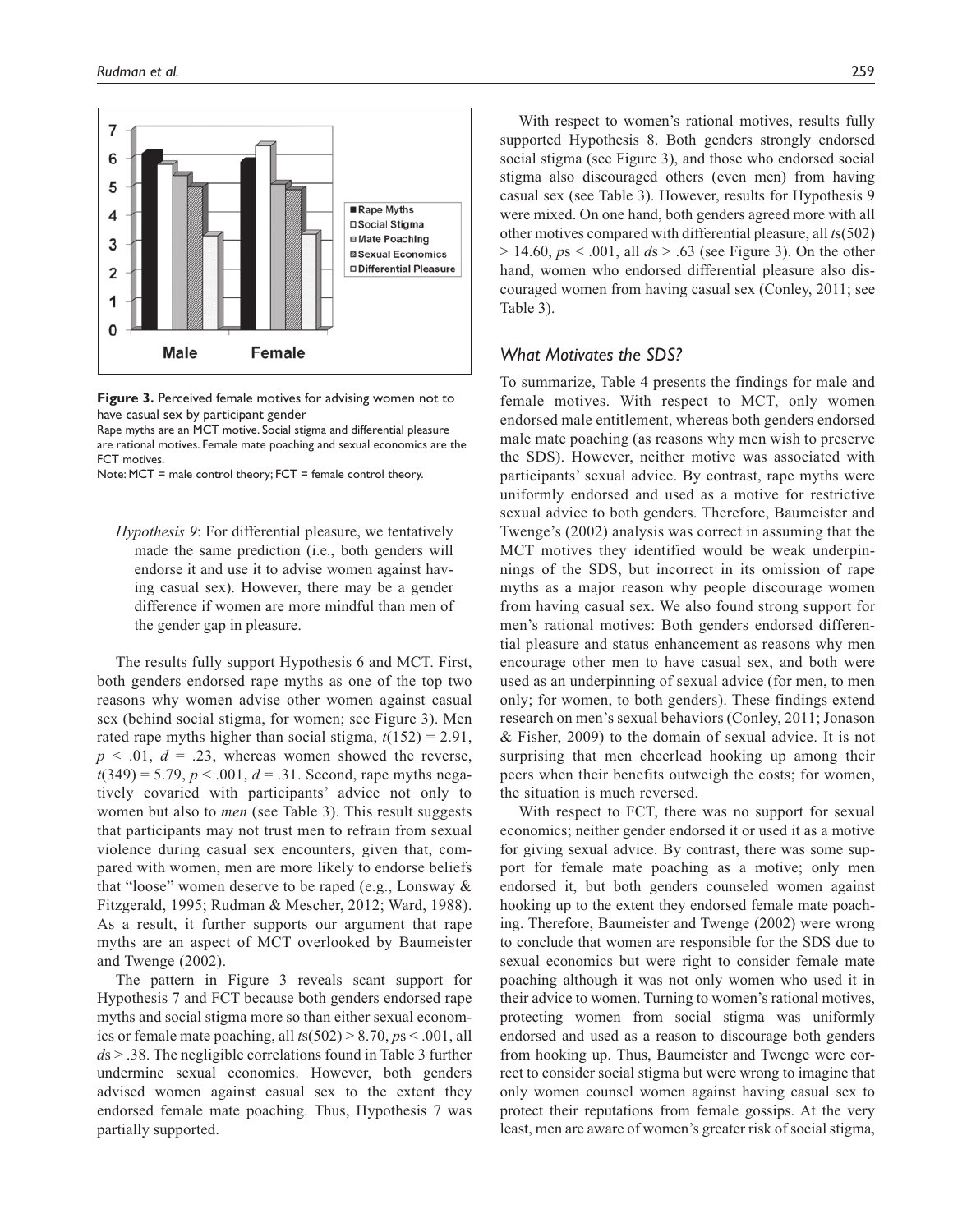|                       | Men       |                            | Women     |                            |
|-----------------------|-----------|----------------------------|-----------|----------------------------|
|                       | Endorsed? | Associated<br>with Advice? | Endorsed? | Associated<br>with Advice? |
| Male motives          |           |                            |           |                            |
| I.MCT                 |           |                            |           |                            |
| Male entitlement      | No        | No.                        | Yes       | No                         |
| Male mate poaching    | Yes       | No                         | Yes       | <b>No</b>                  |
| Rape myths            | Yes       | Yes $(-)$                  | Yes       | Yes $(-)$                  |
| 2. Rational motives   |           |                            |           |                            |
| Differential pleasure | Yes       | To men $(+)$               | Yes       | Yes $(+)$                  |
| Status enhancement    | Yes       | To men $(+)$               | Yes       | Yes $(+)$                  |
| Female motives        |           |                            |           |                            |
| I.FCT                 |           |                            |           |                            |
| Sexual economics      | No        | No                         | No        | No                         |
| Female mate poaching  | Yes       | To women $(-)$             | No        | To women $(-)$             |
| 2. Rational motives   |           |                            |           |                            |
| Social stigma         | Yes       | Yes $(-)$                  | Yes       | Yes $(-)$                  |
| Differential pleasure | No        | No                         | No.       | To women $(-)$             |

**Table 4.** Summarized Findings for Control Theories and Rational Motives by Participant Gender

Note: MCT = male control theory; FCT = female control theory. Endorsement was coded "yes" if agreement was significantly above the neutral point (five). Associations were based on significant correlations (positive or negative) in Table 3.

and they advise both genders accordingly. Finally, women's differential pleasure was not endorsed by either gender, but women used it as a reason to advise women against having casual sex. Because the findings were stronger for men's differential pleasure, physical gratification may be more important for men than women (cf. Conley, 2011).

# **Conclusion**

In contrast to Baumeister and Twenge's (2002) thesis that women are more responsible for the SDS than men, our data showed scant support for FCT. Sexual economics formed the linchpin of their argument, yet we found no support for it. By contrast, we found considerable support for MCT, due to our expanded analysis of patriarchy. Men endorsed the SDS more so than women, but HS mediated this gender difference, suggesting that resisting female power (economic, political, or sexual) plays a role in the SDS. Furthermore, men who believed the SDS is still in force were likely to accept it, whereas comparable women resisted it. Finally, men reported giving sexual advice in ways that reinforce the SDS more so than women did, and this difference was mediated by men's more favorable SDS attitudes (i.e., endorsement promotes enforcement). Taken together, our data indicate that the desire to uphold patriarchy motivates men to resist sexual equality—a motive that reflects feminist theory (e.g., Travis & White, 2000).

We also included rape myths to correct an oversight in Baumeister and Twenge's (2002) patriarchal analysis of MCT. Both genders strongly endorsed this motive (for men, it was ranked first), and men and women alike discouraged both genders from accepting offers of casual sex to the extent they endorsed rape myths as a reason why women advise women against casual sex. The data suggest that people are aware of men's belief that sexually liberated women deserve to be raped (Lonsway & Fitzgerald, 1995; Rudman & Mescher, 2012; Ward, 1988), and in response, they attempt to shield women from the threat of rape by counseling both genders against hooking up. As a rational motive, women may also be justifiably wary of rape when they advise their peers against hooking up. Conley (2011) provides indirect support for this view, finding no gender differences in accepting offers of casual sex when proposers were deemed safe. The present study showed that patriarchal rape myths deter sexual inequality, but it is also plausible that women's genuine risk of violence plays a role.

Notably, Baumeister and Vohs (2004) suggested that people might be unwilling to "admit" that sexual economics influences women because it is an unromantic view of heterosexual relationships that casts men and women as adversaries at a point in their relationship when they need to be more than friends. However, if that explains why sexual economics fared poorly, we might also expect rape myths to fare poorly. It is arguably the least romantic of all the motives on offer, yet our results strongly supported it. In tandem with our discovery of the role of HS in SDS endorsement and enforcement, as a mediator or moderator, respectively, we conclude that we found more support for MCT versus FCT.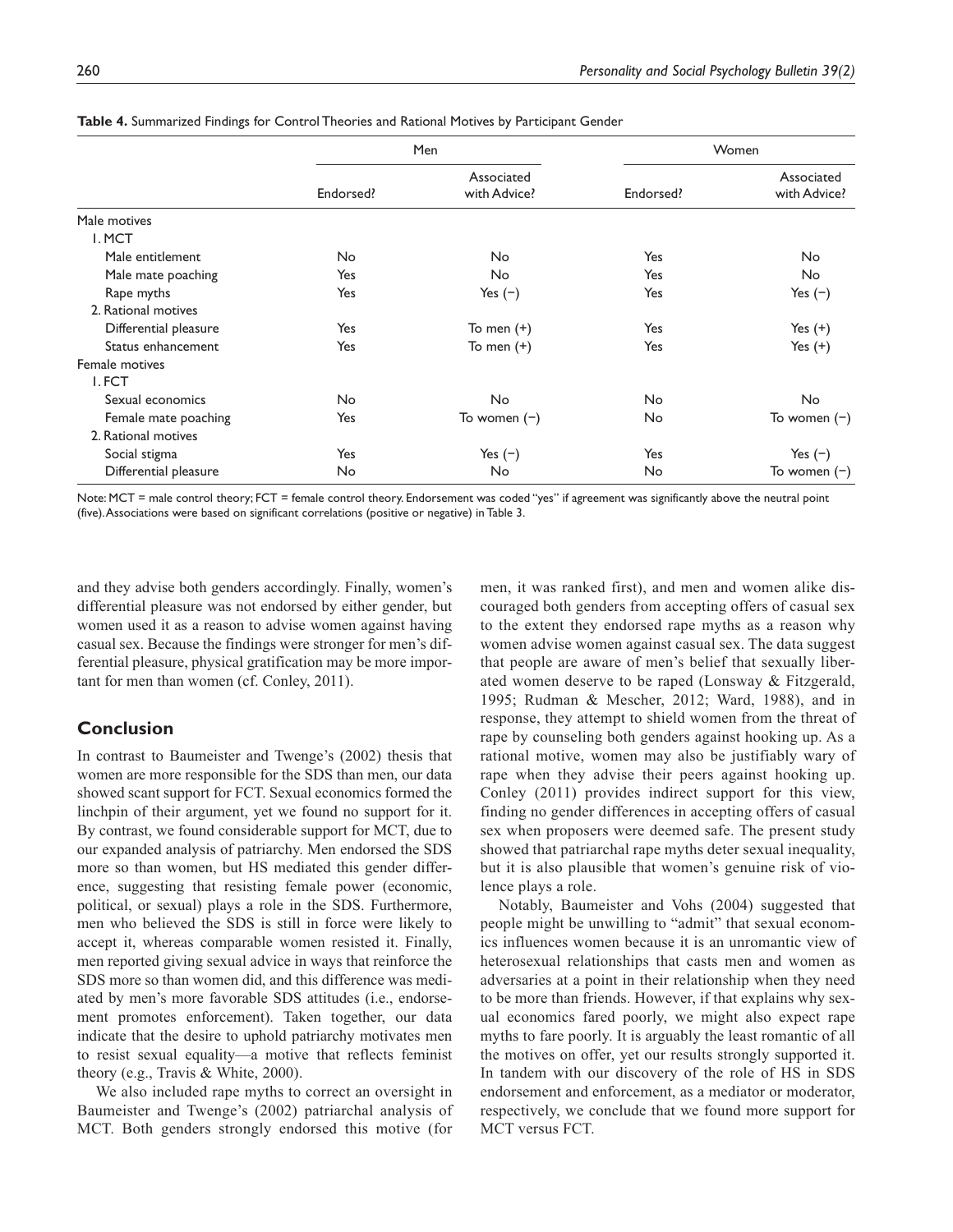In our tests of rational motives, social stigma was strongly endorsed by both genders as a reason why women counsel women to reject offers of casual sex (for women, it was ranked first), and both genders counseled women (and men) against hooking up to the extent they endorsed social stigma. Although Baumeister and Twenge (2002) noted that "it seems indisputable that there has been some degree of social influence toward restraining female sexual desire and activity" (p. 174), they confined this influence to women. Our data do not support this view. If anything, men's tendency to view "loose" women as sexual prey (e.g., Ward, 1988) is a more harmful stigma than female gossip. Moreover, because status enhancement is a major reason why men advise other men to hook up, and because men exaggerate how many women they have "hooked" to increase their prestige (Fisher, 2009; Jonason & Fisher, 2009), they may spread damaging rumors about their female conquests (Bird, 1996; Curry, 1991). In any event, men's proclivity to build their status on the backs of women no doubt harms gender relations, given that it makes women wary of being sexually used by men (Paul & Hayes, 2002).

# *Limitations and Future Directions*

Because the future of gender equality rests in the hands of young adults, the age of our sample was appropriate for our research questions. Nonetheless, research using older samples is needed to examine the generality of our findings.

We asked people for their perceptions about gendered motives for giving advice in ways that reinforce the SDS, rather than their personal opinion. This allowed us to include the opinions of participants who eschewed the SDS, but future research should examine people's personal motives. Nonetheless, perceived motives correlated in meaningful ways with participants' sexual advice, suggesting that participants used their own motives when they inferred other people's motives, or at least have opinions about why the sexual advice they have received reflects the SDS (Morgan et al., 2010). In addition, we framed the questions to reflect motives for the SDS because of our research focus. Unknown is the extent to which doing so skewed our findings; had we asked people to report why men discourage men (and women encourage women) to have casual sex, a different pattern could have emerged. Our data showed that both genders overwhelmingly believed that the SDS is still in force, so we were not asking them to consider something hypothetical.

Additional work is needed to illuminate the differences between sexual advice to friends and relatives. Our data showed that men encouraged their male friends to have casual sex more so than any other group, including their male relatives, and they were most likely to restrict the sexuality of their female relatives, compared with any other group. Perhaps men are concerned about potential costs of casual sex (e.g., unwanted pregnancies or sexually transmitted diseases) when advising their relatives.

Future research should also examine whether people's actual advice corresponds to their reported sexual advice. Our measures showed known groups validity (with men endorsing the SDS and thus giving advice in ways that enforce it, more so than women) and converged with HS, as well as with gendered motives. However, the trustworthiness of self-reports when investigating sexual issues is always a methodological concern.

Finally, as the first systematic comparison of male versus female control theories, the present research provides the first test of whether sexual economics is a tenable approach to understanding the SDS. Although we did not find support for sexual economics, more research is needed before strong conclusions can be made, including experimental data. For example, priming people with advertisements suggesting that men who hope to "get lucky" ought to seduce women with gifts (e.g., diamonds) might yield support for sexual economics theory, as might priming women with the threat of a downturn in the market value of their sexual favors. In addition, sexual economics may motivate women's sexual behavior (e.g., declining offers of casual sex) more so than their advice to others. Our hope is that the present research will be generative with respect to this area of inquiry.

# **Coda**

Even in modern society, women's sexual behaviors are more circumscribed than men's (Crawford & Popp, 2003; Morgan et al., 2010). Because the SDS is a social force that controls women and contributes to gender inequality, understanding its motivational underpinnings is an important research agenda. Because we found more evidence for MCT and no evidence for sexual economics, we view the present research as an important corrective to Baumeister and Twenge's (2002) conclusion that women are more culpable than men for suppressing female sexuality. Nonetheless, both women and men are likely to be responsible for the SDS, given that both genders used rape myths and social stigma as reasons to discourage other women from having casual sex. Consequently, removing these obstacles is more critical for advancing sexual equality than assigning responsibility for the SDS to either gender.

#### **Acknowledgment**

We are grateful to Terri D. Fisher and Peter Glick for their constructive feedback on this article.

#### **Editor's Note**

Dr. Terri Fisher served as guest action editor for this article.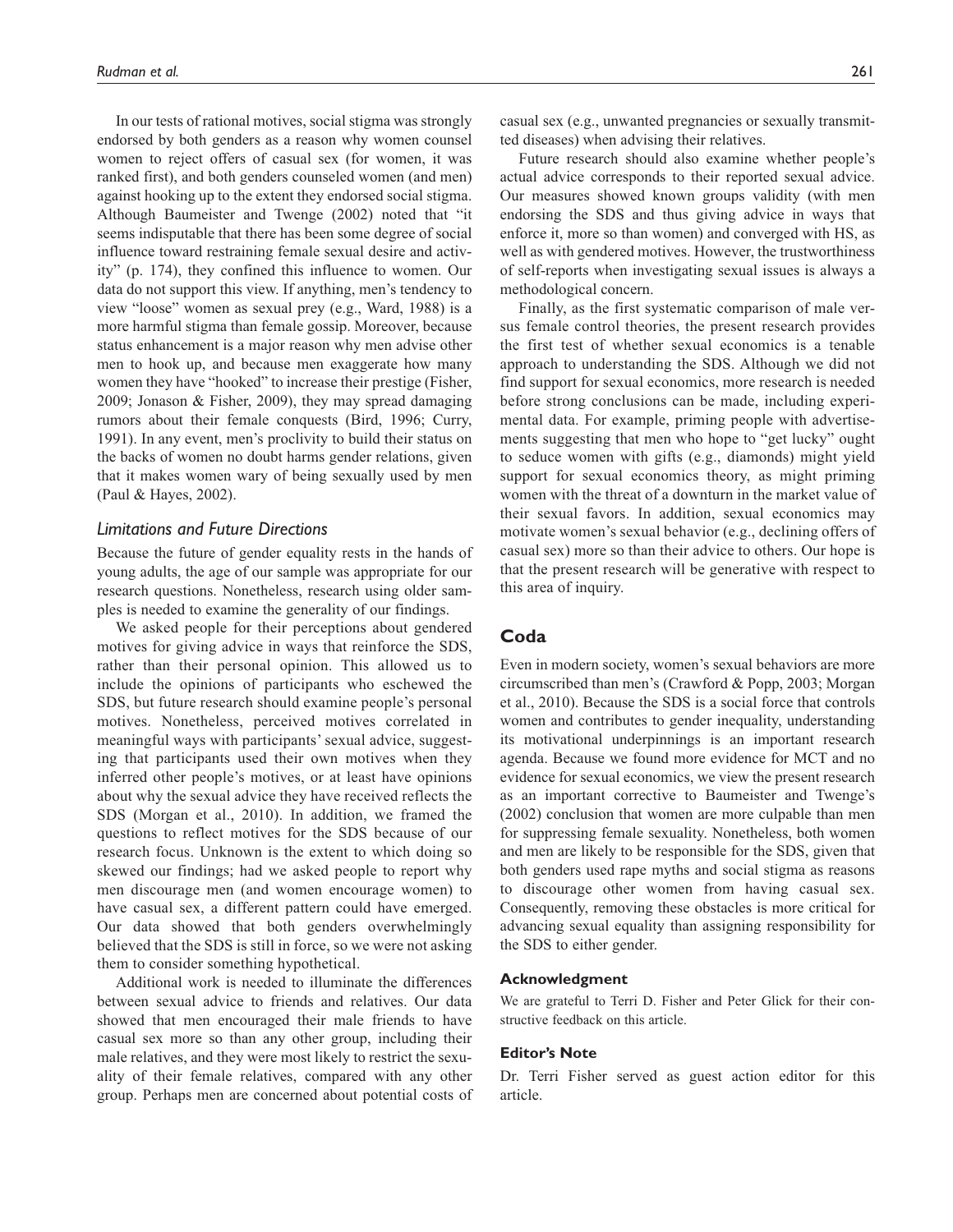#### **Declaration of Conflicting Interests**

The author(s) declared no potential conflicts of interest with respect to the research, authorship, and/or publication of this article.

#### **Funding**

The author(s) disclosed receipt of the following financial support for the research, authorship, and/or publication of this article: This research was supported by Grant BCS-1122522 from the National Science Foundation to the first author.

#### **Notes**

- 1. These two items were combined as male mate poaching because Baumeister and Twenge (2002) cited these male motives as having a basis in evolutionary theory, and because a factor analysis of all men's motives showed that they formed a single factor. However, because their relationship was somewhat low, we examined whether separating the items changed our results in any respect. It did not, so we retained the index.
- 2. Effect sizes are Cohen's *d*. By convention, small, moderate, and large effect sizes correspond to .20, .50, and .80, respectively (J. Cohen, 1988).

#### **References**

- Ackerman, J. M., & Griskevicius, V. (2011). Let's get serious: Communicating commitment in romantic relationships. *Journal of Personality and Social Psychology*, *100*, 1079-1094.
- Baumeister, R. F., & Twenge, J. M. (2002). Cultural suppression of female sexuality. *Review of General Psychology*, *6*, 166-203.
- Baumeister, R. F., & Vohs, K. D. (2004). Sexual economics: Sex as female resource for social exchange in heterosexual interactions. *Personality and Social Psychology Review*, *8*, 339-363.
- Bird, S. R. (1996). Welcome to the men's club: Homosociality and the maintenance of hegemonic masculinity. *Gender & Society*, *10*, 120-132.
- Blau, P. N. (1964). *Exchange and power in social life*. New York, NY: John Wiley.
- Bohner, G., Jarvis, C., Eyssel, F., & Siebler, F. (2005). The causal impact of rape myth acceptance on men's rape proclivity: Comparing sexually coercive and noncoercive men. *European Journal of Social Psychology*, *35*, 819-828.
- Bosson, J. K., Prewitt-Freilino, J. L., & Taylor, J. N. (2005). Role rigidity: A problem of identity misclassification? *Journal of Personality and Social Psychology*, *89*, 552-565.
- Bosson, J. K., Taylor, J. N., & Prewitt-Freilino, J. L. (2006). Gender role violations and identity misclassification: The roles of audience and actor variables. *Sex Roles*, *55*, 13-24.
- Boswell, A., & Spade, J. Z. (1996). Fraternities and collegiate rape culture. Why are some fraternities more dangerous places for women? *Gender & Society*, *10*, 133-147.
- Burt, M. R. (1980). Cultural myths and supports for rape. *Journal of Personality and Social Psychology*, *38*, 217-230.
- Chapleau, K. M., Oswald, D. L., & Russell, B. L. (2007). How ambivalent sexism toward women and men support rape myth acceptance. *Sex Roles*, *57*, 131-136.
- Clark, R. D., & Hatfield, E. (1989). Gender differences in receptivity to sexual offers. *Journal of Psychology & Human Sexuality*, *2*, 39-45.
- Cohen, G. L. (2003). Party over policy: The dominating impact of group influence on political beliefs. *Journal of Personality and Social Psychology*, *85*, 808-822.
- Cohen, J. (1988). *Statistical power for the behavioral sciences*. Hillsdale, NJ: Lawrence Erlbaum.
- Conley, T. D. (2011). Perceived proposer personality characteristics and gender differences in acceptance of casual sex offers. *Journal of Personality and Social Psychology*, *100*, 309-329.
- Conley, T. D., Moors, A. C., Ziegler, A., Matsick, J. L., & Valentine, B. A. (2011). Women, men, and the bedroom: Methodological and conceptual insights that narrow, reframe, and eliminate gender differences in sexuality. *Current Directions in Psychological Science*, *20*, 296-300.
- Conley, T. D., Ziegler, A., & Moors, A. C. (2011). *Backlash in the bedroom: Stigma mediates gender differences in acceptance of casual sex offers*. Manuscript submitted for publication.
- Crawford, M., & Popp, D. (2003). Sexual double standards: A review and a methodological critique of two decades of research. *Journal of Sex Research*, *40*, 13-26.
- Curry, T. J. (1991). Fraternal bonding in the locker room: A profeminist analysis of talk about competition and women. *Sociology of Sport Journal*, *8*, 119-135.
- Du Bois-Reymond, M., & Ravesloot, J. (1996). The roles of parents and peers in the sexual and relational socialization of adolescents. In K. Hurrelmann & S. Hamilton (Eds.), *Social problems and social contexts in adolescence* (pp. 175-197). New York, NY: Aldine de Gruyter.
- Ehrlinger, J., Gilovich, T., & Ross, L. (2005). Peering into the bias blind spot: People's assessments of bias in themselves and others. *Personality and Social Psychology Bulletin*, *31*, 1-13.
- Fisher, T. D. (2007). Sex of experimenter and social norm effects on reports of sexual behavior in young men and women. *Archives of Sexual Behavior*, *36*, 89-100.
- Fisher, T. D. (2009). The impact of socially conveyed norms on the reporting of sexual behavior and attitudes by men and women. *Journal of Experimental Social Psychology*, *45*, 567-572.
- Gilmore, S. M. (1996). Behind closed doors: Men's conquest sex talk. *Dissertation Abstracts International*, *56*, 3372A.
- Glick, P., Diebold, J., Bailey-Werner, B., & Zhu, L. (1997). The two faces of Adam: Ambivalent sexism and polarized attitudes toward women. *Personality and Social Psychology Bulletin*, *23*, 1323-1334.
- Glick, P., & Fiske, S. T. (1996). The Ambivalent Sexism Inventory: Differentiating hostile and benevolent sexism. *Journal of Personality and Social Psychology*, *70*, 491-512.
- Glick, P., & Fiske, S. T. (2001). Ambivalent sexism. In M. P. Zanna (Ed.), *Advances in experimental social psychology* (vol. 33, pp. 115-188). Thousand Oaks, CA: Academic Press.
- Glick, P., Fiske, S. T., Mladinic, A., Saiz, J., Abrams, D., Masser, B., & López, W. L. (2000). Beyond prejudice as simple antipathy: Hostile and benevolent sexism across cultures. *Journal of Personality and Social Psychology*, *79*, 763-775.